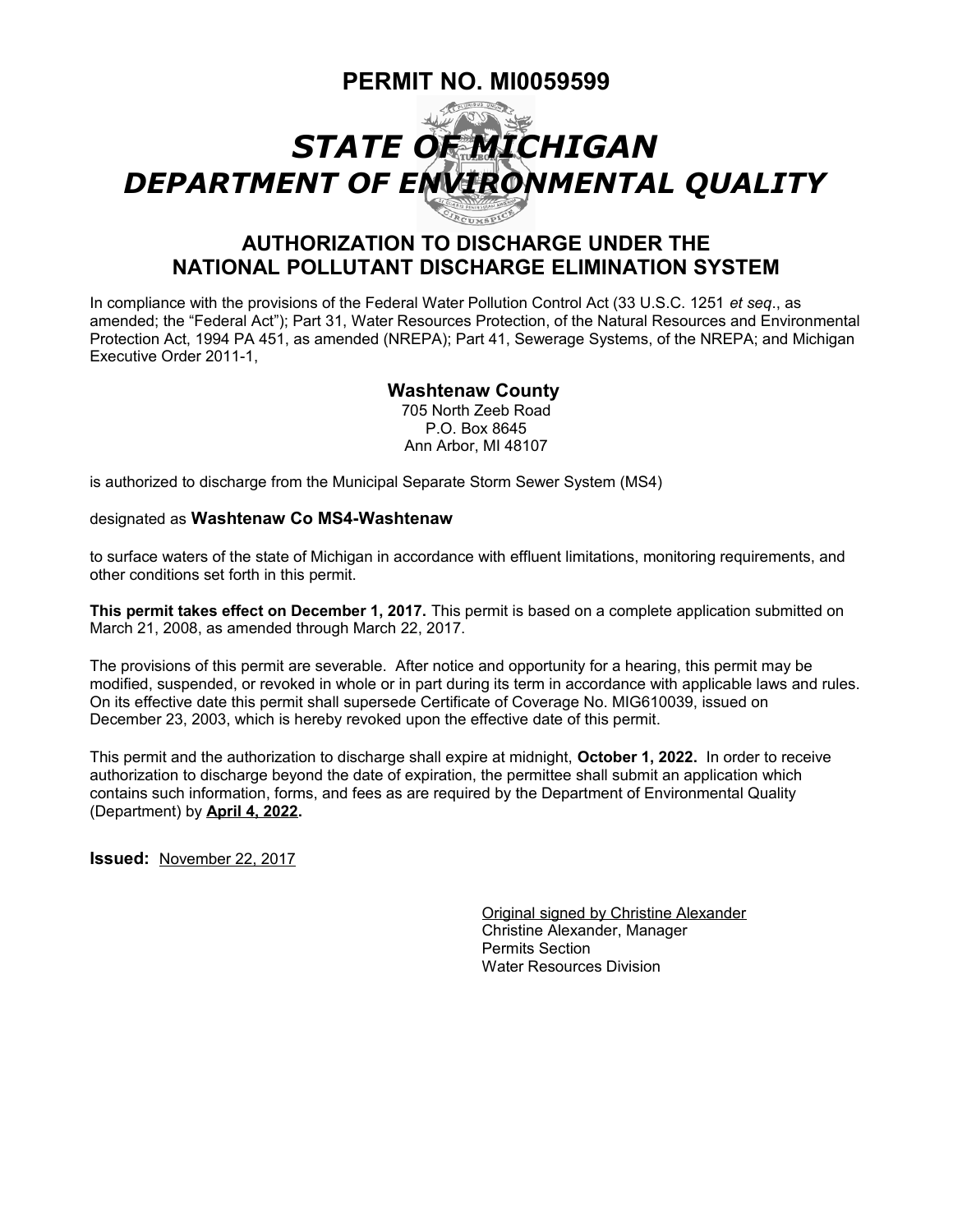### **PERMIT FEE REQUIREMENTS**

In accordance with Section 324.3118 of the NREPA, the permittee shall make payment of an annual storm water fee to the Department for each January 1 the permit is in effect regardless of occurrence of discharge. The permittee shall submit the fee in response to the Department's annual notice. The fee shall be postmarked by March 15 for notices mailed by February 1. The fee is due no later than 45 days after receiving the notice for notices mailed after February 1.

**Annual Permit Fee Classification:** Municipal Storm Water - County

### **CONTACT INFORMATION**

Unless specified otherwise, all contact with the Department required by this permit shall be made to the Jackson District Supervisor of the Water Resources Division. The Jackson District Office is located at 301 East Louis Glick Highway, Jackson, MI, 49201-1535; Telephone: 517-780-7690; Fax: 517-780-7855.

### **CONTESTED CASE INFORMATION**

Any person who is aggrieved by this permit may file a sworn petition with the Michigan Administrative Hearing System within the Michigan Department of Licensing and Regulatory Affairs, c/o the Michigan Department of Environmental Quality, setting forth the conditions of the permit which are being challenged and specifying the grounds for the challenge. The Department of Licensing and Regulatory Affairs may reject any petition filed more than 60 days after issuance as being untimely.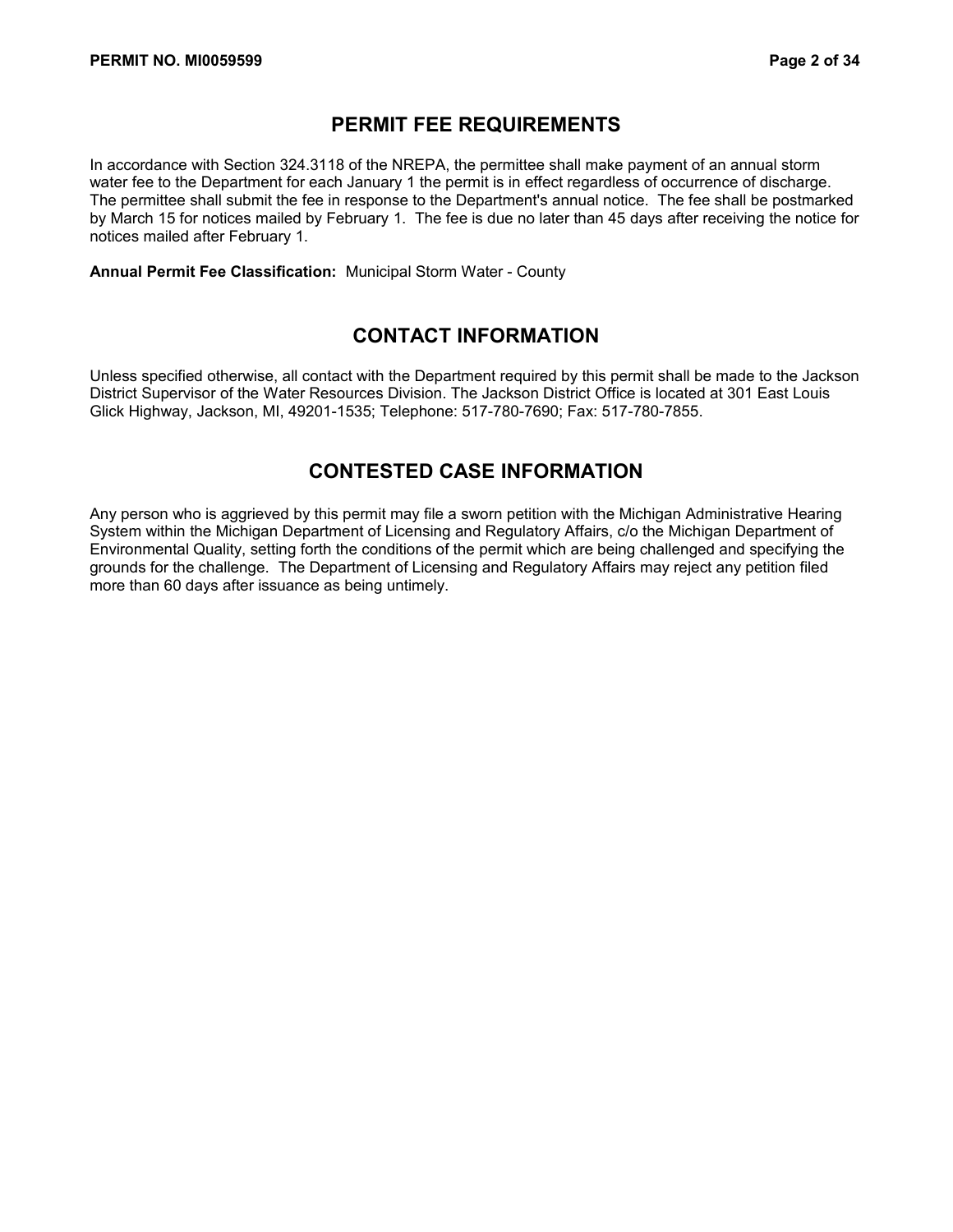# **Section A. Limitations and Monitoring Requirements**

# **1. Authorized Discharges**

### a. Authorized Outfalls and Points of Discharge

This permit authorizes the discharge of storm water from the permittee's MS4 to the surface waters of the state via the outfalls and points of discharge identified in the permittee's application, including the outfalls and points of discharge in the expanded regulated area based on the 2010 Census, and as modified in accordance with this permit. Such discharges shall be controlled and monitored by the permittee in accordance with this permit.

The permittee shall submit the following information for the outfalls and points of discharge located within the expanded urbanized area based on the 2010 Census on or before October 1, 2018: identification of the type of discharge (i.e., outfall or point of discharge); the outfall or point of discharge identification number; and the surface water of the state receiving the discharge from each outfall or point of discharge. Permittees are encouraged to provide the latitude and longitude for each outfall and point of discharge.

b. Nested MS4 Discharges

This permit authorizes the discharge of storm water to surface waters of the state from a nested MS4 owned or operated by public bodies that include, but are not limited to, public school districts; public universities; airports; or county, state, or federal agencies. The permittee may request to modify permit coverage to add or remove a nested MS4 by submitting a request to the Department for approval. Modifications to the permit coverage may result in a permit modification, after opportunity for public comment.

c. Discharges Authorized Under Other National Pollutant Discharge Elimination System (NPDES) Permits This permit does not prohibit the use of an MS4 for other discharges authorized under other NPDES permits, or equivalent Department approval under the NREPA or the Federal Act.

d. Water Quality Requirements

Discharges from the permittee's MS4 shall not cause or contribute to an exceedance of water quality standards in the receiving waters. This includes, but is not limited to, the requirement set forth in R 323.1050 of the Water Quality Standards stating that the receiving waters shall not have any of the following unnatural physical properties as a result of the discharge, in quantities which are or may become injurious to any designated use: turbidity, color, oil films, floating solids, foams, settleable solids, suspended solids, or deposits.

### **1. Outfall or Point of Discharge Identified, Constructed, or Installed After Permit Issuance**

a. Outfall or Point of Discharge Within the Permittee's Regulated Area

Authorization from the Department is required to discharge storm water to a surface water of the state from an outfall or point of discharge identified, constructed, or installed after issuance but during the term of this permit and located within the permittee's regulated area as identified in the application. For each outfall or point of discharge identified, constructed, or installed after issuance but during the term of this permit, the permittee shall request authorization to discharge storm water by providing the following to the Department in a written request:

- 1) whether the discharge is from an outfall or point of discharge;
- 2) the outfall or point of discharge identification number assigned by the permittee;
- 3) the surface water of the state receiving the discharge from the outfall or point of discharge;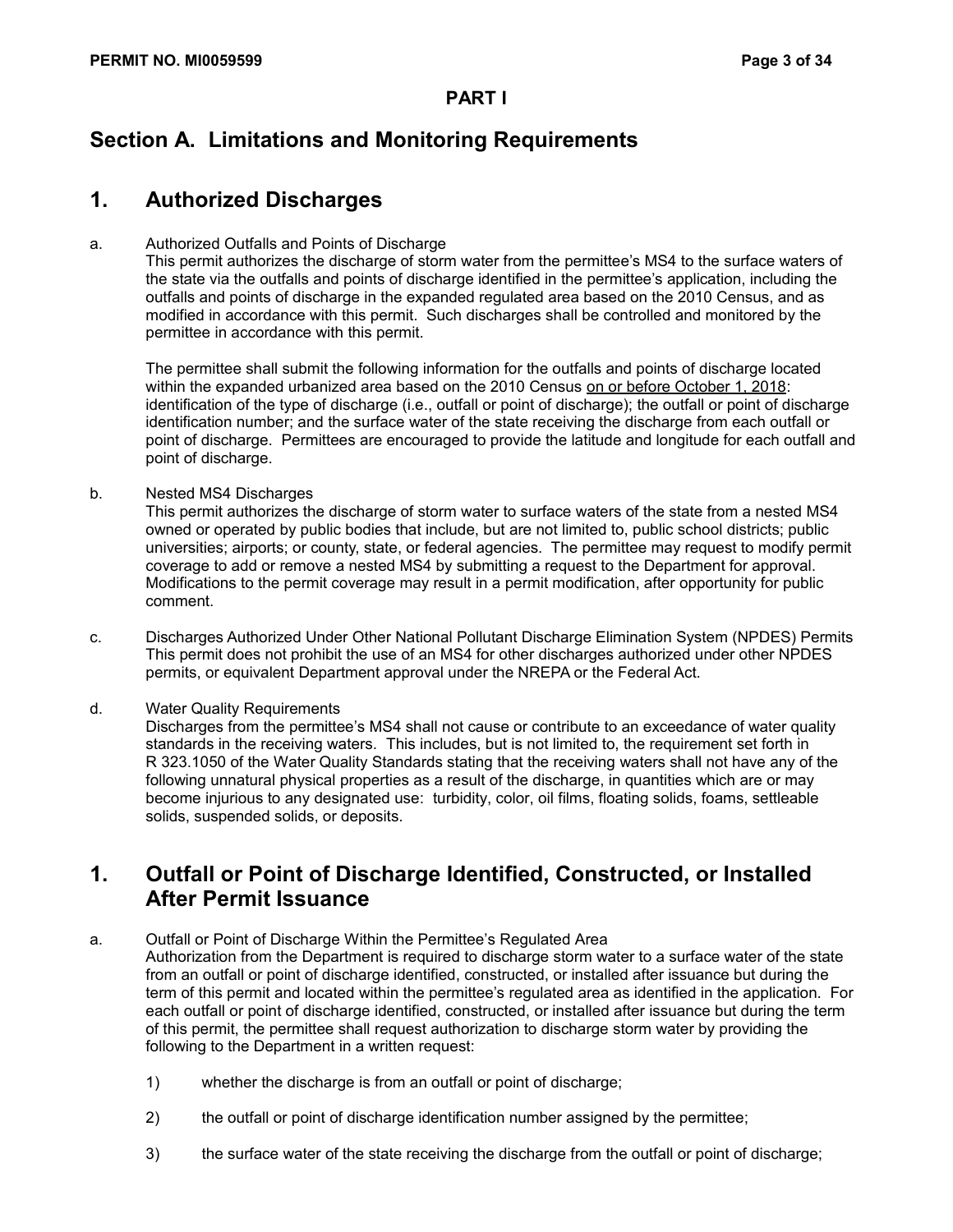# **Section A. Limitations and Monitoring Requirements**

4) a certification statement that the outfall or point of discharge is within the permittee's regulated area as identified in the application;

5) a certification statement that the previously approved Storm Water Management Program (Part I.A.3. of this permit) includes best management practices (BMPs) to comply with the minimum requirements of the permit for the outfall or point of discharge; and

6) a certification statement that the previously approved Storm Water Management Program (Part I.A.3. of this permit) is being implemented in the area served by the outfall or point of discharge, including having available an up-to-date storm sewer system map required in Part I.A.3.d.1) of this permit.

b. Outfall or Point of Discharge Outside the Permittee's Regulated Area

Authorization from the Department is required to discharge storm water to a surface water of the state from an outfall or point of discharge identified, constructed, or installed after issuance but during the term of this permit and located outside the permittee's regulated area as identified in the application (e.g., area served by an expanded MS4 based on the 2010 Census or area previously served by a combined sewer system that is now separated). For each outfall or point of discharge identified, constructed, or installed after issuance but during the term of this permit, the permittee shall request authorization to discharge storm water by providing the following to the Department in a written request:

- 1) whether the discharge is from an outfall or point of discharge;
- 2) the outfall or point of discharge identification number assigned by the permittee;
- 3) the surface water of the state receiving the discharge from the outfall or point of discharge;

4) a map identifying the expanded regulated area based on the 2010 Census served by the permittee's MS4;

5) a certification statement that the previously approved Storm Water Management Program (Part I.A.3. of this permit) includes BMPs to comply with the minimum requirements of the permit for the outfall or point of discharge and expanded regulated area based on the 2010 Census; and

6) a certification statement that the previously approved Storm Water Management Program (Part I.A.3. of this permit) is being implemented in the expanded regulated area based on the 2010 Census served by the outfall or point of discharge, including having available an up-to-date storm sewer system map as required in Part I.A.3.d.1) of this permit.

c. Upon review of the request to authorize the discharge from an outfall or point of discharge identified, constructed, or installed after issuance but during the term of this permit in accordance with Part I.2.a. or Part I.2.b. of this permit, the Department may determine that a permit modification is required, after opportunity for public comment. The Department will notify the permittee if a modification is required.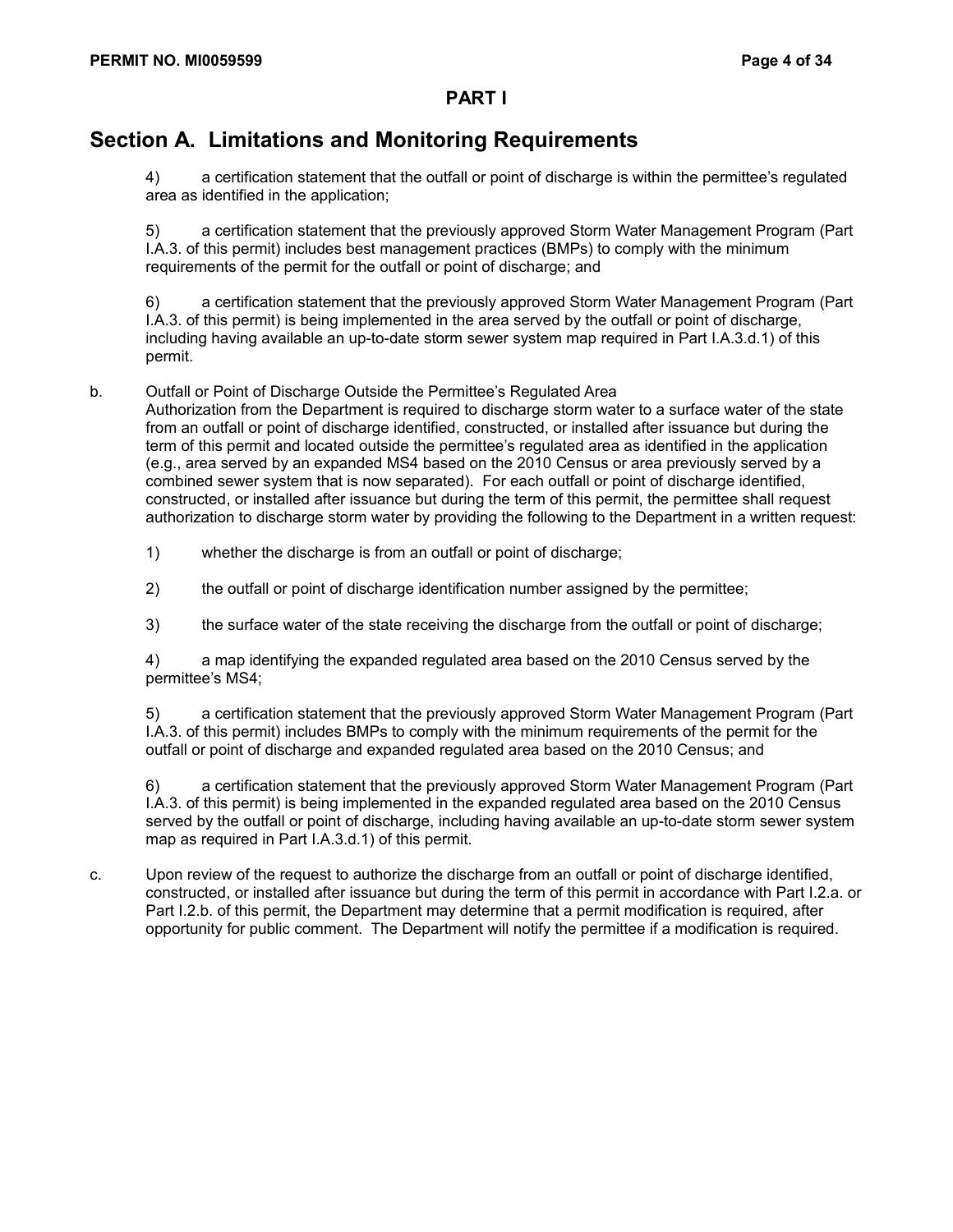# **Section A. Limitations and Monitoring Requirements**

### **2. Storm Water Management Program (SWMP)**

The permittee submitted a SWMP with its application for an NPDES permit. The SWMP is approved as submitted. The permittee shall implement the approved SWMP to comply with the minimum requirements identified in this permit. The SWMP shall cover the area served by, or otherwise contributing to discharges from, the MS4 owned or operated by the permittee identified in the application. The permittee shall implement and enforce the SWMP to reduce the discharge of pollutants from the MS4 to the maximum extent practicable, to protect water quality, and to satisfy the appropriate water quality requirements of the NREPA and the Federal Act. The approved SWMP is an enforceable part of this permit and any Department approved modifications made to the SWMP shall also become enforceable parts of this permit.

a. Enforcement Response Procedure (ERP)

The permittee shall implement the ERP for violations of the permittee's ordinances or regulatory mechanisms identified in the SWMP to the maximum extent practicable. The ERP shall be implemented to compel compliance with the permittee's ordinances and/or regulatory mechanisms and to deter continuing violations.

The permittee shall track and document all enforcement conducted pursuant to the permittee's ERP. At a minimum, the permittee shall track and document the following: the name of the person responsible for violating the permittee's ordinance or regulatory mechanism; the date and location of the violation; a description of the violation; a description of the enforcement response used; a schedule for returning to compliance; and the date the violation was resolved.

b. Public Participation/Involvement Process (PPP)

The permittee shall implement the PPP to encourage public participation/involvement in the implementation and periodic review of the SWMP to the maximum extent practicable. The permittee shall implement the PPP as part of the SWMP. The permittee has chosen to work collaboratively with watershed or regional partners to implement the PPP or part of the PPP, therefore each permittee working collaboratively is responsible for complying with the PPP as described in the SWMP.

The PPP requires implementation of the following minimum requirements:

1) The procedure for making the SWMP available for public inspection and comment, including complying with local public notice requirements, as appropriate; and

2) The procedure for inviting public participation and involvement in the implementation and periodic review of the SWMP.

c. Public Education Program (PEP)

The permittee shall implement the PEP as part of the SWMP to the maximum extent practicable. At the minimum, the PEP shall promote, publicize, and facilitate education for the purpose of encouraging the public to reduce the discharge of pollutants in storm water runoff. The PEP shall be implemented to achieve measurable improvements in the public's understanding of storm water pollution and efforts to reduce the impacts of storm water pollution. The permittee has chosen to work collaboratively with watershed or regional partners to implement the PEP or part of the PEP, therefore each permittee working collaboratively is responsible for complying with the PEP as described in the SWMP.

The permittee shall implement the PEP in accordance with the procedure for prioritizing the following PEP topics based on high-priority, permittee-wide issues and targeted issues to reduce pollutant loads to storm water to the maximum extent practicable.

The PEP requires implementation of the following minimum requirements:

- 1) BMPs to address the following PEP topics:
	- (a) Promote public responsibility and stewardship in the permittee's watershed.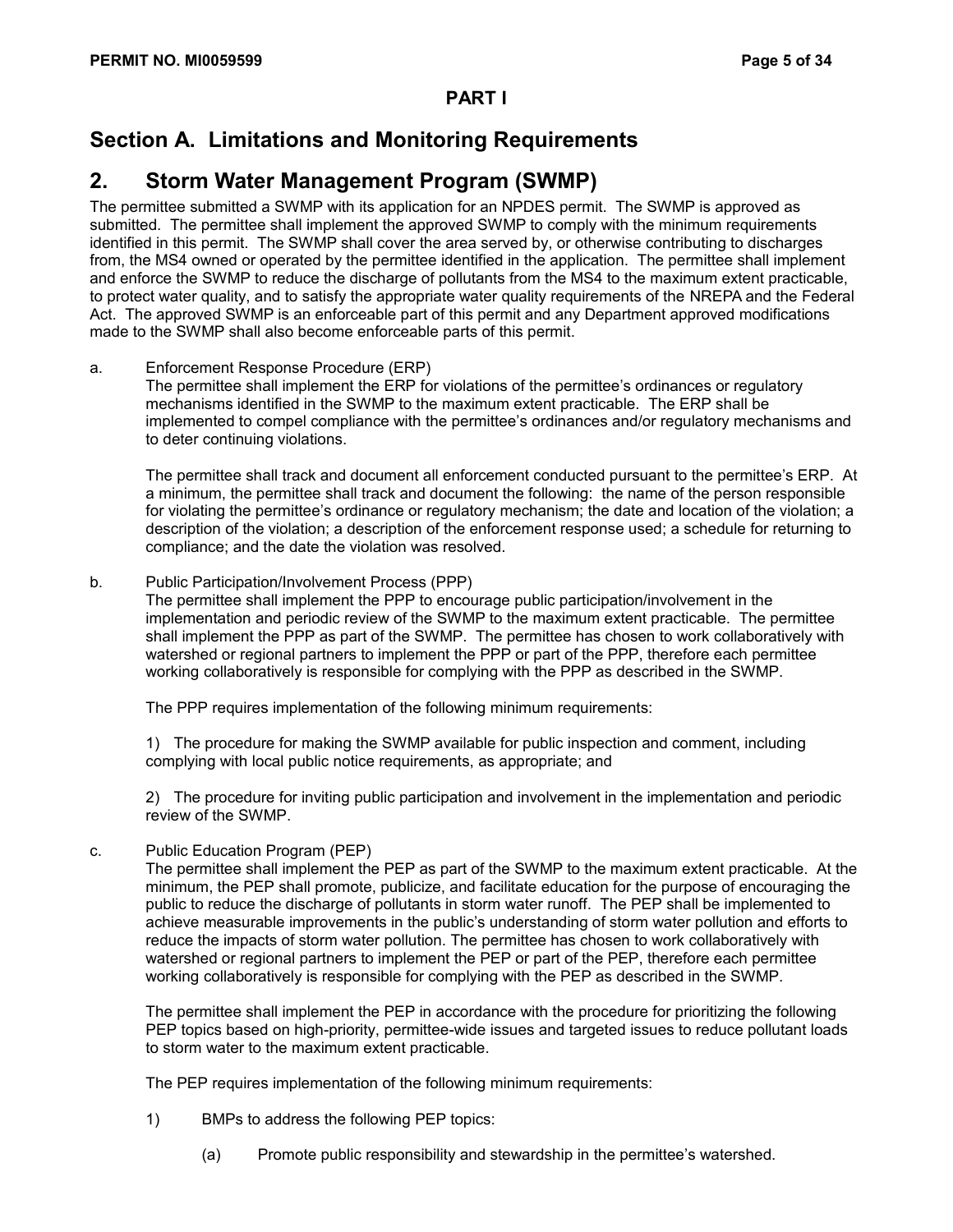### **Section A. Limitations and Monitoring Requirements**

- (b) Inform and educate the public about the connection of the MS4 to area waterbodies and the potential impacts discharges can have on surface waters of the state.
- (c) Educate the public on illicit discharges and promote public reporting on illicit discharges and improper disposal of materials into the MS4.
- (d) Promote preferred cleaning materials and procedures for car, pavement, and power washing.
- (e) Inform and educate the public on proper application and disposal of pesticides, herbicides, and fertilizers.
- (f) Promote proper disposal practices for grass clippings, leaf litter, and animal wastes that may enter into the MS4.
- (g) Identify and promote the availability, location, and requirements of facilities for collection or disposal of household hazardous wastes, travel trailer sanitary wastes, chemicals, and motor vehicle fluids.
- (h) Inform and educate the public on proper septic system care and maintenance, and how to recognize system failure.
- (i) Educate the public on, and promote the benefits of, green infrastructure and Low Impact Development.
- (j) Identify and educate commercial, industrial, and institutional entities likely to contribute pollutants to storm water runoff.

2) The procedure for determining the overall effectiveness of implementation and the process for modifying the PEP to address ineffective implementation. The Department may determine that a permit modification is required, after opportunity for public comment, based on modifications to the PEP. The Department will notify the permittee if a modification is required.

#### d. Illicit Discharge Elimination Program (IDEP)

The permittee shall implement and enforce the IDEP to detect and eliminate illicit discharges and connections to the permittee's MS4. The permittee shall implement the IDEP as part of the SWMP to the maximum extent practicable. The permittee has chosen to work collaboratively with watershed or regional partners to implement the IDEP or part of the IDEP, therefore each permittee working collaboratively is responsible for complying with the IDEP as described in the SWMP.

The IDEP requires implementation of the following minimum requirements:

1) An available, up-to-date storm sewer system map identifying the following: the storm sewer system, location of all outfalls and points of discharge the permittee owns or operates in the regulated area, and the names and location of all surface waters of the state that receive discharges from the permittee's MS4. The map shall be retained by the permittee and made available to the Department upon request. The map shall be maintained and updated as outfalls and points of discharge are identified, constructed, and installed in accordance with Part I.A.2. of this permit.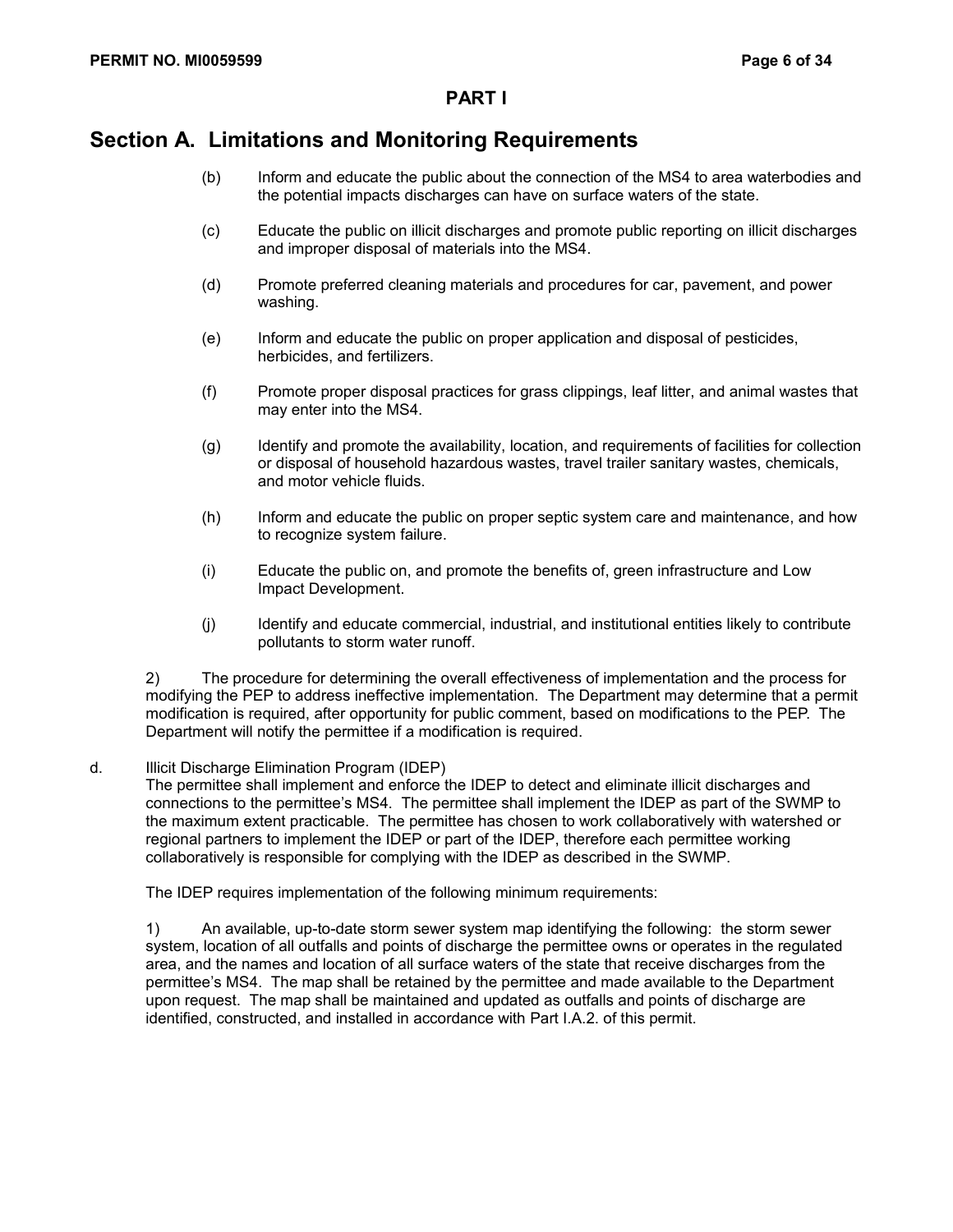# **Section A. Limitations and Monitoring Requirements**

2) The plan to detect and eliminate non-storm water discharges to the permittee's MS4, including illegal dumping/spills. The plan includes the following:

a) A procedure for conducting field observations, field screening, and source investigations. The permittee shall conduct a field observation during dry weather in accordance with the procedure. Field screening and source investigation shall be conducted in accordance with the schedule in the procedure.

Field observations, field screening, and source investigations shall include the following:

(1) Field Observation – The permittee shall observe the outfall or point of discharge for the following during dry-weather in accordance with the procedure: presence/absence of flow, water clarity, color, odor, floatable materials, deposits/stains on the discharge structure and bank, vegetation condition, structural condition, and biology (e.g. bacterial sheens, algae, and slimes).

(2) Field Screening – If flow is observed at an outfall or point of discharge, the permittee shall analyze the flow for the indicator parameters identified in the procedure. If the source of an illicit discharge is identified during the field observation, field screening may not be necessary.

(3) Source Investigation – If the source of the illicit discharge was not identified by the field screening, the permittee shall conduct an investigation to identify the source in accordance with the procedure. If the permittee opts to use tracer dyes, the discharge of the dyes shall be authorized in accordance with Part I.A.6. of this permit.

If the permittee is made aware of illegal dumping/spills or complaints received, the permittee shall conduct field observations and follow-up field screening and source investigations as appropriate in accordance with the procedure, including the schedule, in the IDEP. The permittee shall immediately report any release of any polluting material which occurs to the surface waters or groundwaters of the state in accordance with Part II.C.7. of this permit.

- b) A procedure for responding to illicit discharges and pursuing enforcement action. The permittee shall implement the procedure to respond and pursue enforcement action once the source of the illicit discharge is identified, including the corrective action required to eliminate the illicit discharge. The permittee shall also implement the procedure to respond to illegal spills/dumping. For each illicit discharge not eliminated within 90 days of its discovery, the permittee shall provide, with the next progress report due, a written certification that the illicit discharge was eliminated or a description of how the illicit discharge will be eliminated.
- 3) The employee training program, which includes the following:
	- a) Training on techniques for identifying illicit discharges and connections, including field observations, field screening, and source investigations;
	- b) Training on procedures for reporting, responding to, and eliminating an illicit discharge or connection and the proper enforcement response; and
	- c) A schedule and requirement for training at least once during the term of the permit for existing staff and within the first year of hire for new staff.
- 4) The procedure for IDEP evaluation and determining the overall effectiveness of the IDEP.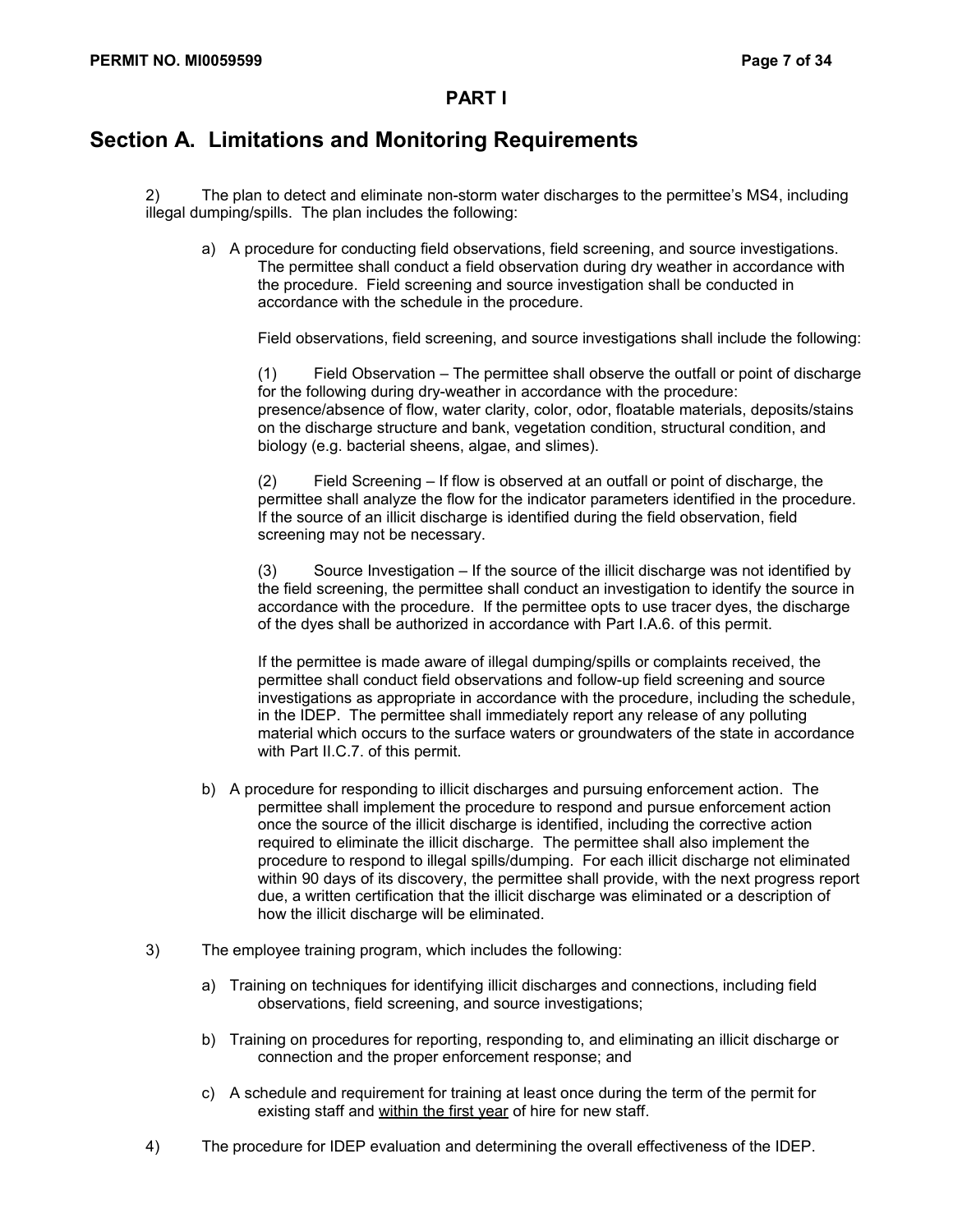# **Section A. Limitations and Monitoring Requirements**

#### e. Construction Storm Water Runoff Control Program

The permittee shall implement the construction storm water runoff control program to address areas of construction activity that disturb one (1) or more acres, including projects less than one (1) acre that are part of a larger common plan of development or sale. The permittee shall implement the construction storm water runoff control program as part of the SWMP to the maximum extent practicable.

The construction storm water runoff control program requires implementation of the following minimum requirements:

1) The procedure to notify the Part 91 Agency, or appropriate staff (if the permittee is a Part 91 Agency), when soil or sediment is discharged to the permittee's MS4 from a construction activity.

2) The procedure to notify the Department when soil, sediment, or other pollutants are discharged to the permittee's MS4 from a construction activity.

3) The procedure for ensuring that construction activity one (1) acre or greater in total earth disturbance with the potential to discharge to the permittee's MS4 obtains a Part 91 permit or is conducted by an approved Authorized Public Agency, as appropriate.

4) The procedure to advise the landowner or recorded easement holder of the State of Michigan Permit by Rule (R 323.2190 of the Part 21 Rules promulgated pursuant to Part 31 of the NREPA).

#### a. Post-Construction Storm Water Runoff Program

The permittee shall implement and enforce the program to address post-construction storm water runoff from new development and redevelopment projects that disturb one (1) or more acres, including projects less than one (1) acre that are part of a larger common plan of development or sale, and that discharge into the permittee's MS4. The permittee shall implement and enforce the post-construction storm water control program as part of the SWMP, to the maximum extent practicable and in accordance with the approved ordinance or regulatory mechanism.

1) The permittee shall implement and enforce the ordinance or regulatory mechanism requiring implementation of BMPs to achieve to the maximum extent practicable the following post-construction storm water runoff performance standards at the project site, including projects where the permittee is the project developer:

- a) Water Quality Treatment Performance Standard Treat the runoff generated from 90 percent of all runoff-producing storms. BMPs shall be designed on a site-specific basis to achieve a minimum of 80 percent removal of total suspended solids (TSS) as compared with uncontrolled runoff or a discharge concentration of TSS not to exceed 80 milligrams per liter (mg/l).
- a) Channel Protection Performance Standard The post-construction runoff rate and volume of discharges shall not exceed the predevelopment rate and volume for the project site for all storms up to the two-year, 24 hour storm.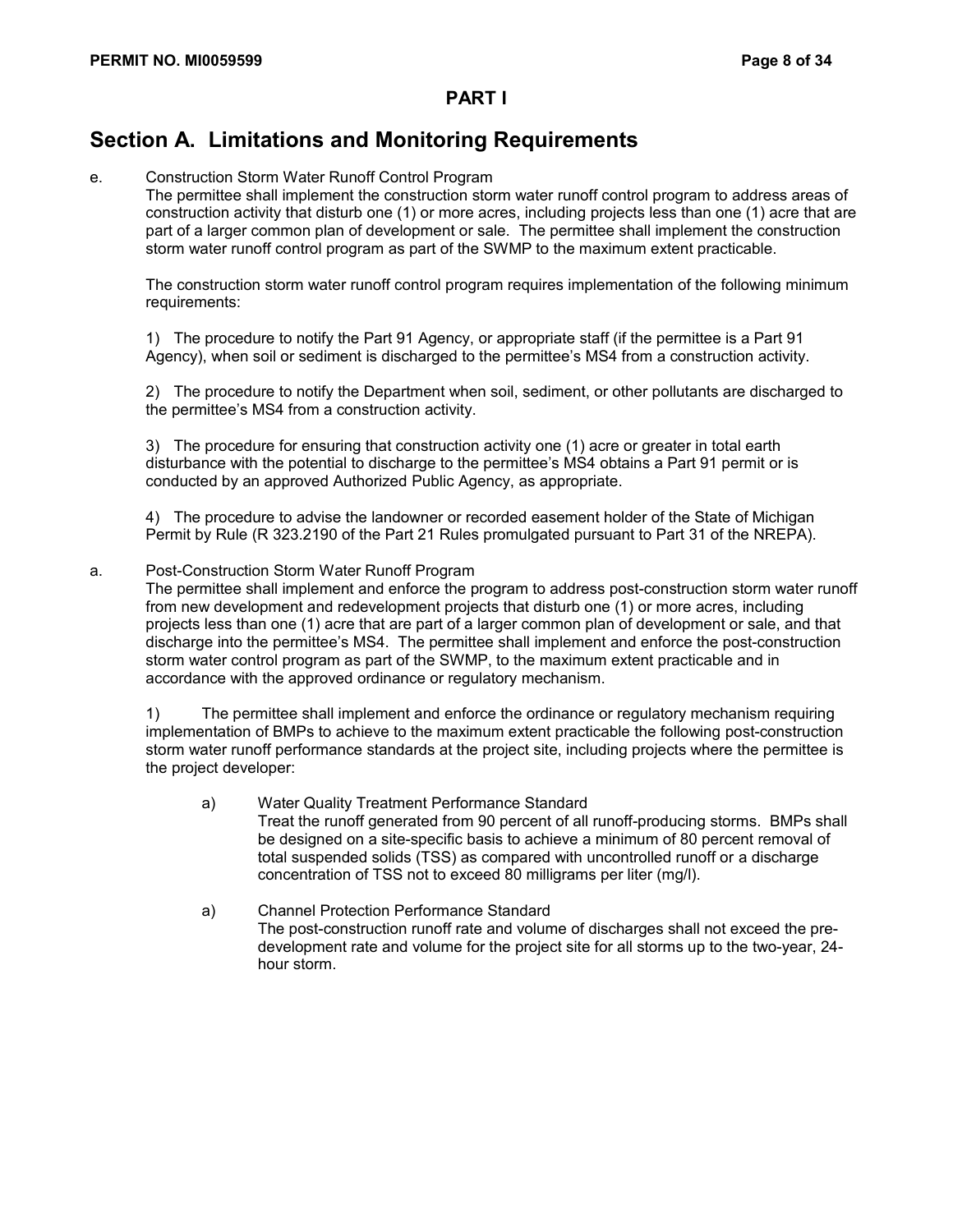### **Section A. Limitations and Monitoring Requirements**

2) The permittee shall implement and enforce the following site-specific requirements as part of meeting the post-construction storm water runoff performance standards set forth in a) and b), above:

- a) The procedure for reviewing the use of infiltration BMPs to achieve the performance standards in areas of soil or groundwater contamination in a manner that does not exacerbate existing conditions.
- a) The ordinance or regulatory mechanism requiring BMPs to address the associated pollutants in potential hot spots as part of meeting the performance standards. Hot spots include areas with the potential for significant pollutant loading including, but not limited to, the following: gas stations; vehicle maintenance and repair; auto recyclers; recycling centers and scrap yards; landfills; solid waste facilities; and railroads. Hot spots also include areas with the potential for contaminating public water supply intakes.

3) All structural and vegetative BMPs installed and implemented to meet the performance standards shall be operated and maintained in perpetuity. The permittee shall implement and enforce the ordinance or regulatory mechanism program to ensure long-term operation and maintenance of BMPs.

4) The permittee shall implement and enforce the ordinance or regulatory mechanism and procedures for site plan review and approval for projects that disturb one (1) or more acres, including projects less than one (1) acre that are part of a larger common plan of development or sale, and discharge to the permittee's MS4, including projects where the permittee is the developer. The site plan review and approval shall demonstrate compliance with the performance standards and long-term operation and maintenance requirements of this permit.

b. Pollution Prevention and Good Housekeeping Activities for Municipal Operations The permittee shall implement the pollution prevention and good housekeeping program with the goal of preventing or reducing pollutant runoff from municipal facilities and operations that discharge storm water to surface waters of the state. The permittee shall implement the program as part of the SWMP to the maximum extent practicable.

1) Municipal Facility and Structural Storm Water Control Inventory

The permittee shall make available to the Department upon request an up-to-date map or maps of the facilities and structural storm water controls owned or operated by the permittee with a discharge to surface waters of the state in the regulated area. In accordance with the procedure for updating and revising the permittee's facility inventory and map(s), the permittee shall submit to the Department the type and location for any new facility obtained or constructed during this permit term with a discharge of storm water to surface waters of the state and the information requested in Parts I.A.2. of the permit.

2) Facility-Specific Storm Water Management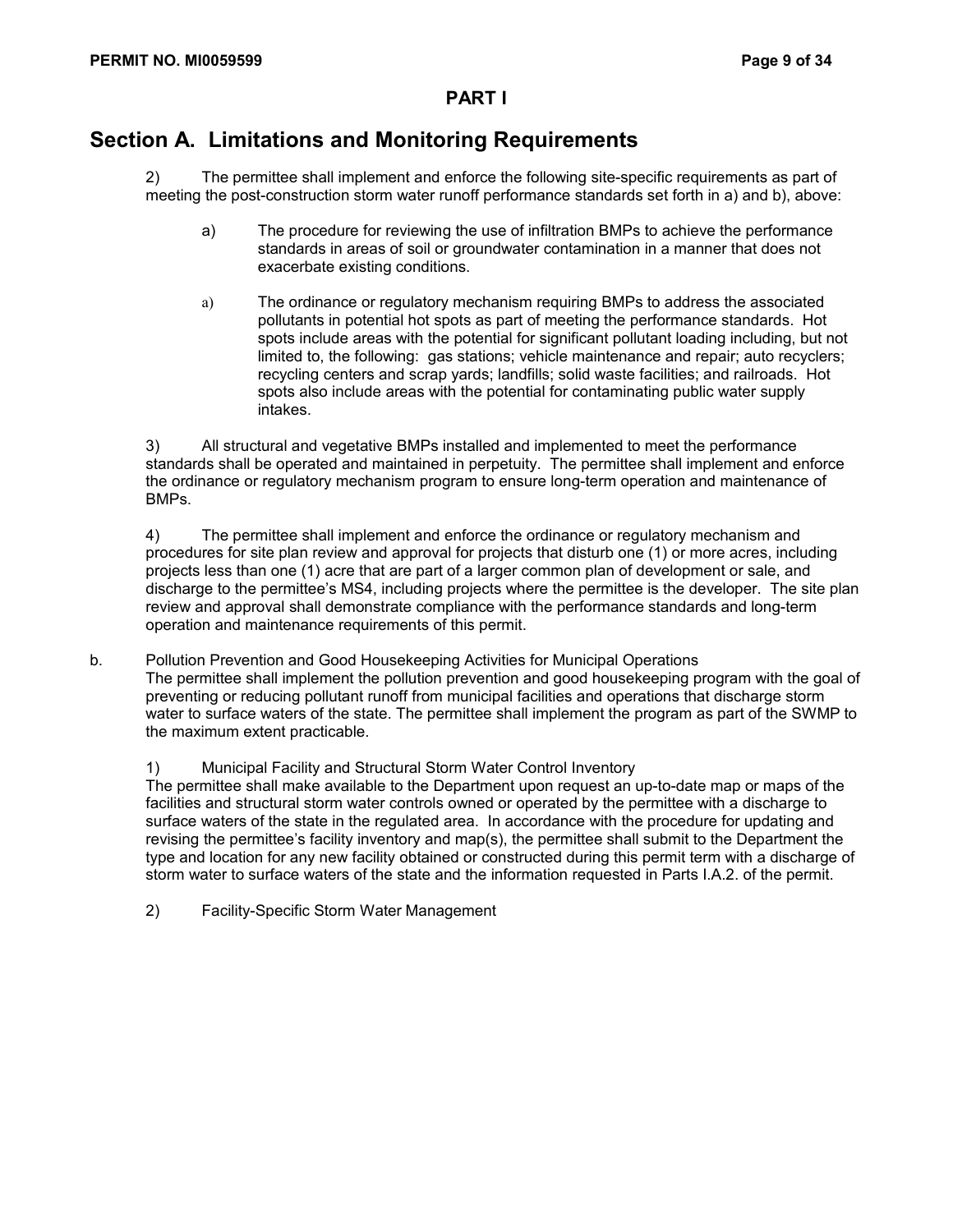## **Section A. Limitations and Monitoring Requirements**

The permittee shall implement the BMPs identified in the procedure to prevent or reduce pollutant runoff at each facility the permittee identified as having the medium or low potential to discharge pollutants to surface waters of the state. The permittee shall assess new facilities for the potential to discharge pollutants to surface waters of the state in accordance with the procedure to determine a priority level. High-priority facilities shall include permittee-owned or operated fleet maintenance and storage yards unless a demonstration is submitted and approved by the Department demonstrating how the permittee's fleet maintenance or storage yard has the low potential to discharge pollutants to surface waters of the state. The assessment shall be submitted in writing to the Department for approval within 30 days of ownership or operation of the new facility. The permittee shall certify in writing to the Department that a facility-specific standard operating procedure (SOP) is being implemented within 90 days of ownership or operation of a new high-priority facility. Within 90 days of ownership or operation, the permittee shall certify in writing to the Department that BMPs are being implemented in accordance with the procedure developed to prevent or reduce pollutant runoff at each new medium- or low-priority facility. For new facilities, the Department may determine that a permit modification is required, after opportunity for public comment. The Department will notify the permittee if a modification is required. The permittee shall document all other changes to the facility assessment as part of the progress report and as an update to the procedure.

The facility-specific SOP shall be kept at the site described in the SOP and made available upon request by the Department. The facility-specific SOP for each high-priority facility shall include implementation of the following.

- a) Structural and non-structural storm water controls to prevent or reduce the discharge of pollutants to surface waters of the state.
- b) Up-to-date list of significant materials stored on-site that could pollute storm water with a description of the handling and storage requirements and potential to discharge for each significant material.
- c) Good housekeeping practices including, but not limited to, maintaining a clean and orderly facility, properly storing and covering materials, and minimizing pollutant sources to prevent or reduce pollutant runoff.
- d) Routine maintenance and inspections of storm water management and control devices to ensure materials and equipment are clean and orderly and prevent or reduce pollutant runoff. The written report of the inspection and corrective actions shall be retained in accordance with Part II.B.5. of this permit.
- e) Comprehensive site inspections at least once every six (6) months. The comprehensive site inspection shall include an inspection of all structural storm water controls and a review of non-structural storm water controls to prevent or reduce pollutant runoff. A written report of the inspection and corrective actions shall be retained in accordance with Part II.B.5. of this permit.
- 3) Structural Storm water Control Operation and Maintenance Activities
	- a) The permittee shall implement the procedures for inspecting, cleaning, and maintaining permittee-owned or operated catch basins in the regulated area using the priority level assigned to each catch basin. The permittee shall document changes to the priority level for a catch basin as part of the progress report and as an update to the procedure.

The permittee shall also implement the procedure for dewatering and disposal of materials extracted from the catch basins in accordance with Part 111 (Hazardous Waste), Part 115 (Solid Waste), and Part 121 (Liquid Industrial Waste) of the NREPA.

b) The permittee shall implement the procedure for inspecting and maintaining permitteeowned or operated structural storm water controls other than catch basins in the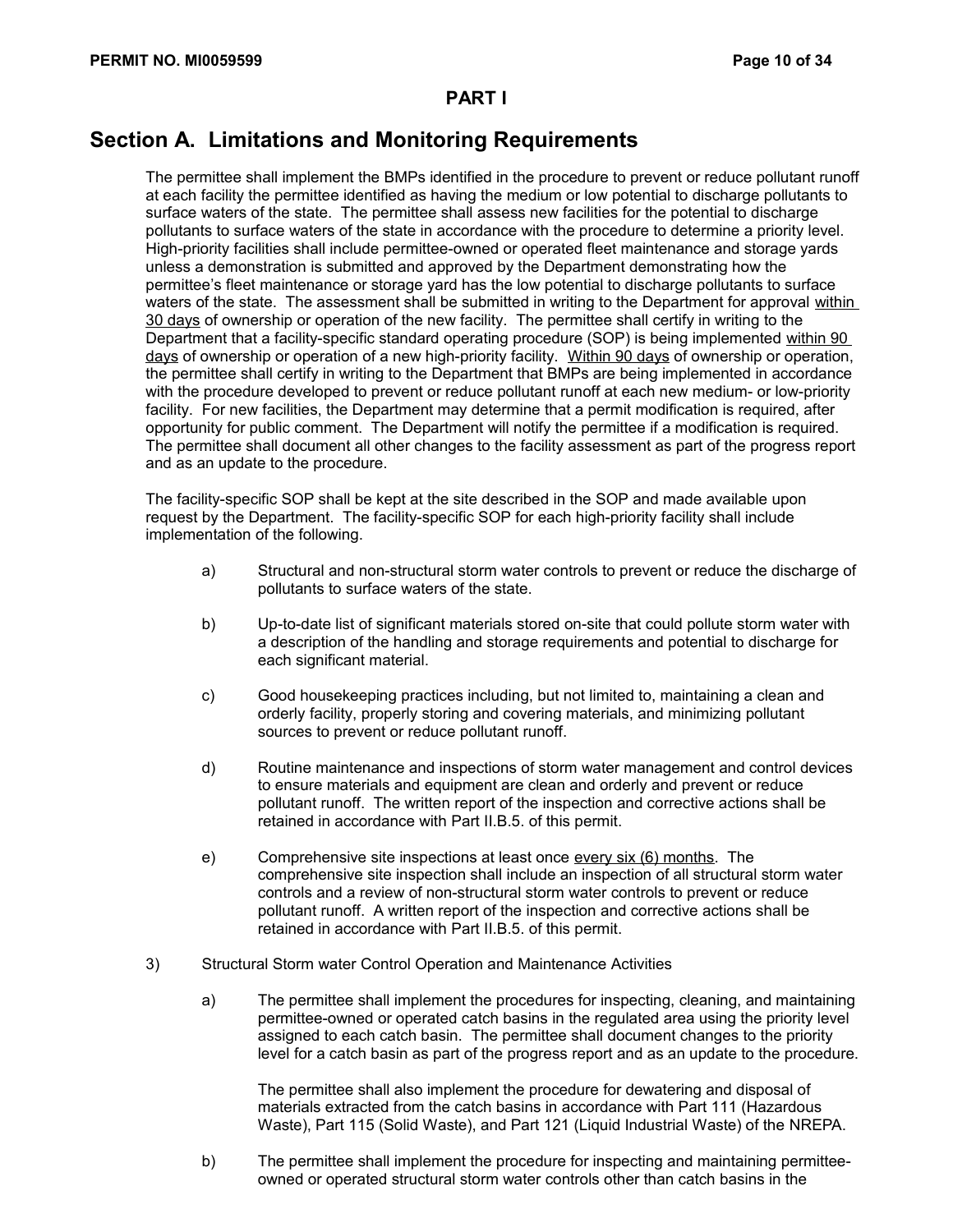## **Section A. Limitations and Monitoring Requirements**

regulated area. The permittee shall document changes to the procedure as part of the progress report and as an update to the procedure.

- c) The permittee shall implement the procedure requiring that new permittee-owned or operated facilities or structural storm water controls to address water quantity be designed and implemented in accordance with the post-construction storm water runoff performance standards and long-term operation and maintenance requirements in Part I.A.3.f. of this permit.
- 4) Municipal Operations and Maintenance Activities The permittee shall implement the procedure, including the BMPs identified, to prevent or reduce pollutant runoff from the permittee's operation and maintenance activities identified in the SWMP. The permittee shall document changes to the assessment of operation and maintenance activities for the potential to discharge pollutants to surface waters of the state as part of the progress report and as an update to the procedure.

#### 5) Managing Vegetated Properties

The permittee shall implement the procedure requiring the permittee's pesticide applicator to be certified by the State of Michigan as an applicator in the applicable category, to prevent or reduce pollutant runoff from vegetated land.

#### 6) Employee Training

The permittee shall implement the employee training program to train employees involved in implementing pollution prevention and good housekeeping activities. At a minimum, existing staff shall be trained once during the permit cycle and new hire employees within the first year of their hire date.

#### 7) Contractor Requirements and Oversight

The permittee shall implement the procedure requiring contractors hired by the permittee to perform municipal operation and maintenance activities that comply with the permittee's pollution prevention and good housekeeping program and contractor oversight to ensure compliance.

#### c. Total Maximum Daily Load (TMDL) Implementation Plan

The permittee shall implement the TMDL Implementation Plan to reduce the discharge of pollutants from the permittee's MS4 to make progress in meeting Water Quality Standards. The permittee shall implement the TMDL Implementation Plan as part of the SWMP. The permittee has chosen to work collaboratively with watershed or regional partners to implement this plan or part of the plan, therefore each permittee is responsible for complying with the plan as described in the SWMP.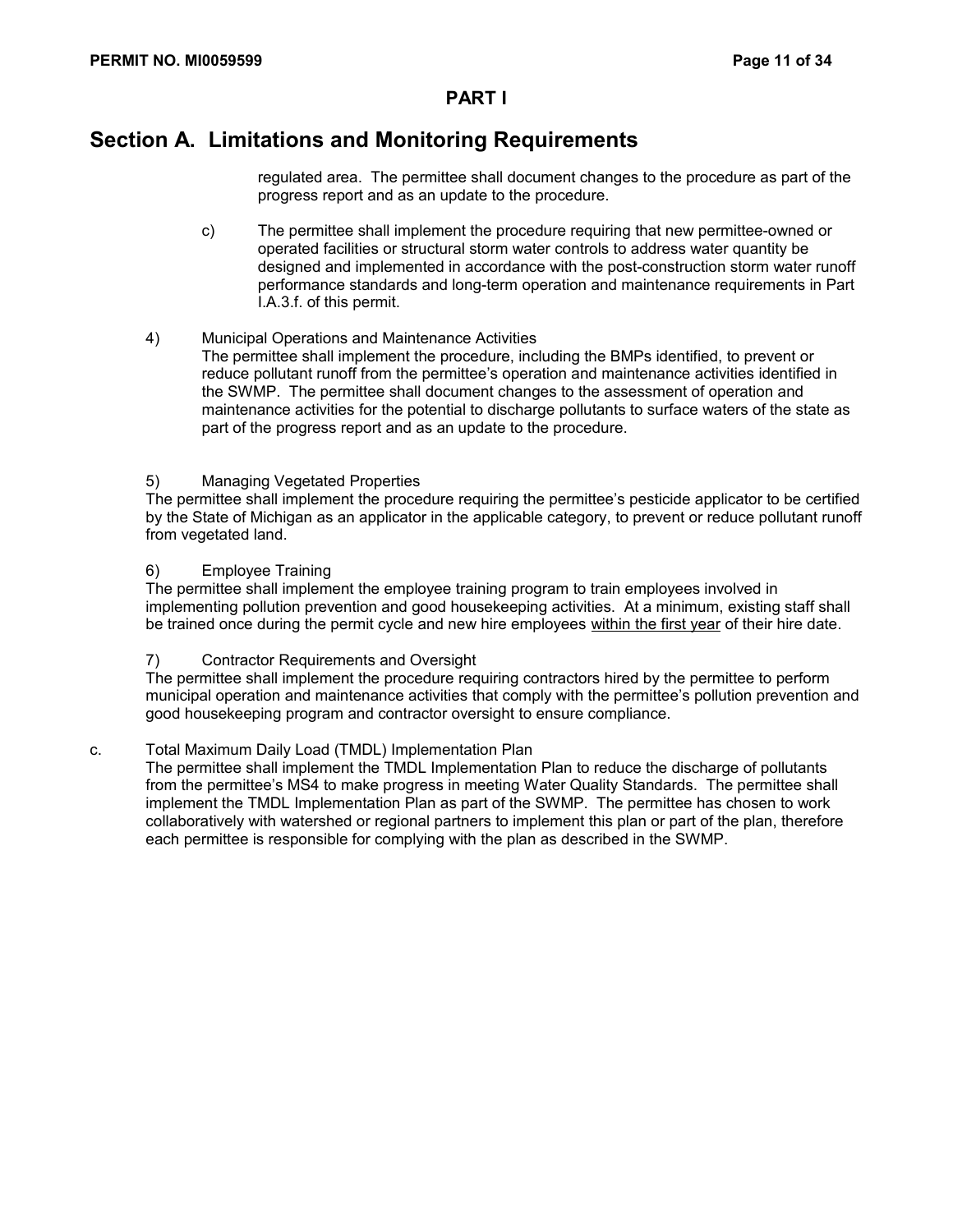# **Section A. Limitations and Monitoring Requirements**

The following TMDLs are applicable to the discharge from the permittee's MS4:

Name of TMDL Pollutant of Concern Ford and Bellville Lakes Total Phosphorus Geddes Pond (Huron River) *E.coli* Honey Creek *E.coli* Mallets Creek Biota Rouge River *E.coli,* Biota Swift Run Creek Biota

Paint Creek Dissolved Oxygen, *E.coli*, Biota

The permittee shall implement the prioritized BMPs included in the TMDL Implementation Plan during the permit cycle to make progress in achieving the pollutant load reduction requirement in the TMDL. The permittee shall review, update, and revise the list of BMPs implemented as part of the TMDL Implementation Plan in accordance with the procedure included in the SWMP. The Department may determine that a permit modification is required, after opportunity for public comment, based on modifications to the TMDL Implementation Plan. The Department will notify the permittee if a modification is required.

The permittee shall implement the monitoring plan included in the TMDL Implementation Plan for assessing the effectiveness of the BMPs implemented in making progress toward achieving the TMDL pollutant load reduction. Available monitoring data shall be submitted with each progress report.

### **4. SWMP Modifications**

a. SWMP Modifications Requested by the Permittee Modifications to the previously approved SWMP may be requested by the permittee as follows:

1) Modifications adding BMPs (but not replacing, subtracting, or affecting the level of implementation of any other BMP) to the previously approved SWMP may be made by the permittee at any time upon written notification to the Department. Notification shall include a description of the modification, which may include a description of a new BMP with a corresponding measurable goal. Upon notification to the Department, the modification is considered an enforceable part of the approved SWMP.

2) Modifications replacing an ineffective or unfeasible BMP identified in the previously approved SWMP with an alternative BMP may be requested at any time by written notification to the Department. The ineffective or unfeasible BMP identified shall not be replaced in the previously approved SWMP unless the replacement is approved by the Department. Modifications to the previously approved SWMP may result in a permit modification after opportunity for public comment. Such requests shall include the following:

- a) an analysis of why the BMP is ineffective or unfeasible (including cost-prohibitive);
- b) a measurable goal for the replacement BMP; and
- c) an analysis of why the replacement BMP is expected to achieve the intent of the BMP to be replaced.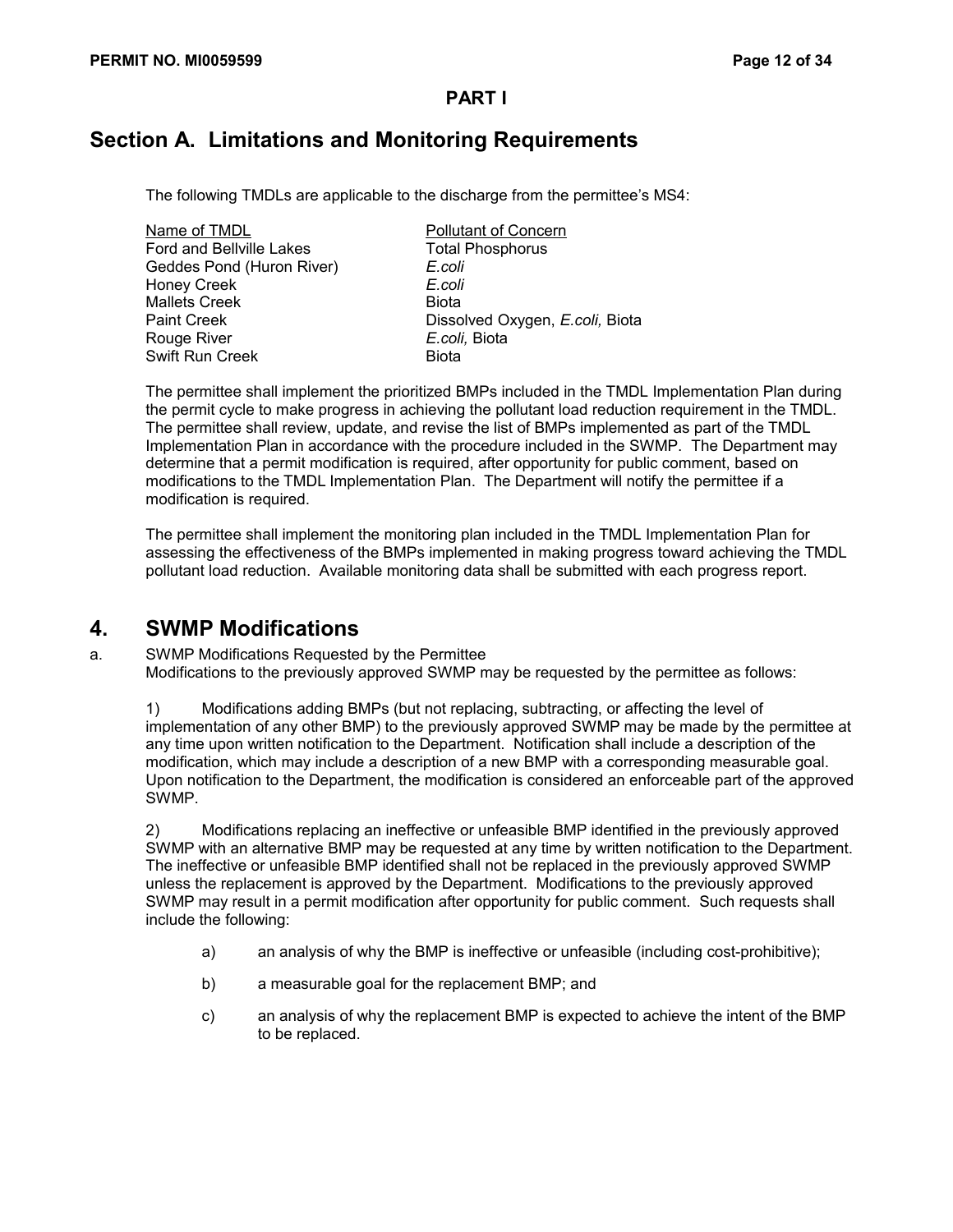## **Section A. Limitations and Monitoring Requirements**

3) Modifications subtracting an ineffective or unfeasible BMP identified in the previously approved SWMP may be requested by written notification to the Department. The identified BMP shall not be subtracted from the previously approved SWMP unless the subtraction is approved by the Department. Modifications to the previously approved SWMP may result in a permit modification after opportunity for public comment. Such requests shall include the following:

- a) an analysis of why the BMP is ineffective or unfeasible (including cost prohibitive); and
- b) a determination of why the removal of the BMP will not change the permittee's ability to comply with the permit requirements.
- b. Modifications Required by the Department The Department may require the permittee to modify the SWMP as needed to:
	- 1) address contributions from the permittee's MS4 discharge that impair receiving water quality;

2) include more stringent requirements necessary to comply with new state or federal statutory or regulatory requirements; and/or

3) include such other conditions deemed necessary by the Department to comply with the goals and requirements of the Federal Act or the NREPA, including the requirement to reduce the discharge of pollutants from the MS4 to the maximum extent practicable.

### **3. Request for Discharge of Water Treatment Additives**

Prior to discharge of any water treatment additive, written approval shall be obtained by the permittee. Requests for such approval shall be submitted via the Department's MiWaters system. Instructions for submitting such a request may be obtained via the Internet (http://www.michigan.gov/deqnpdes; then near the bottom of the page, click on one or both of the links located under the Water Treatment Additives banner). Additional monitoring and reporting may be required as a condition for the approval to discharge the additive.

A request to discharge water treatment additives shall include all of the following usage and discharge information for each water treatment additive proposed to be discharged:

- a. Safety Data Sheet (formerly known as Material Safety Data Sheet);
- b. the proposed water treatment additive discharge concentration with supporting calculations;
- c. the discharge frequency (i.e., number of hours per day and number of days per year);
- d. the monitoring point from which the product is to be discharged;
- e. the type of removal treatment, if any, that the water treatment additive receives prior to discharge;
- f. product function (i.e. microbiocide, flocculant, etc.);
- g. a 48-hour LC50 or EC50 for a North American freshwater planktonic crustacean (either *Ceriodaphnia sp., Daphnia sp., or Simocephalus sp*.); and
- h. the results of a toxicity test for one (1) other North American freshwater aquatic species (other than a planktonic crustacean) that meets a minimum requirement of R 323.1057(2) of the Water Quality Standards.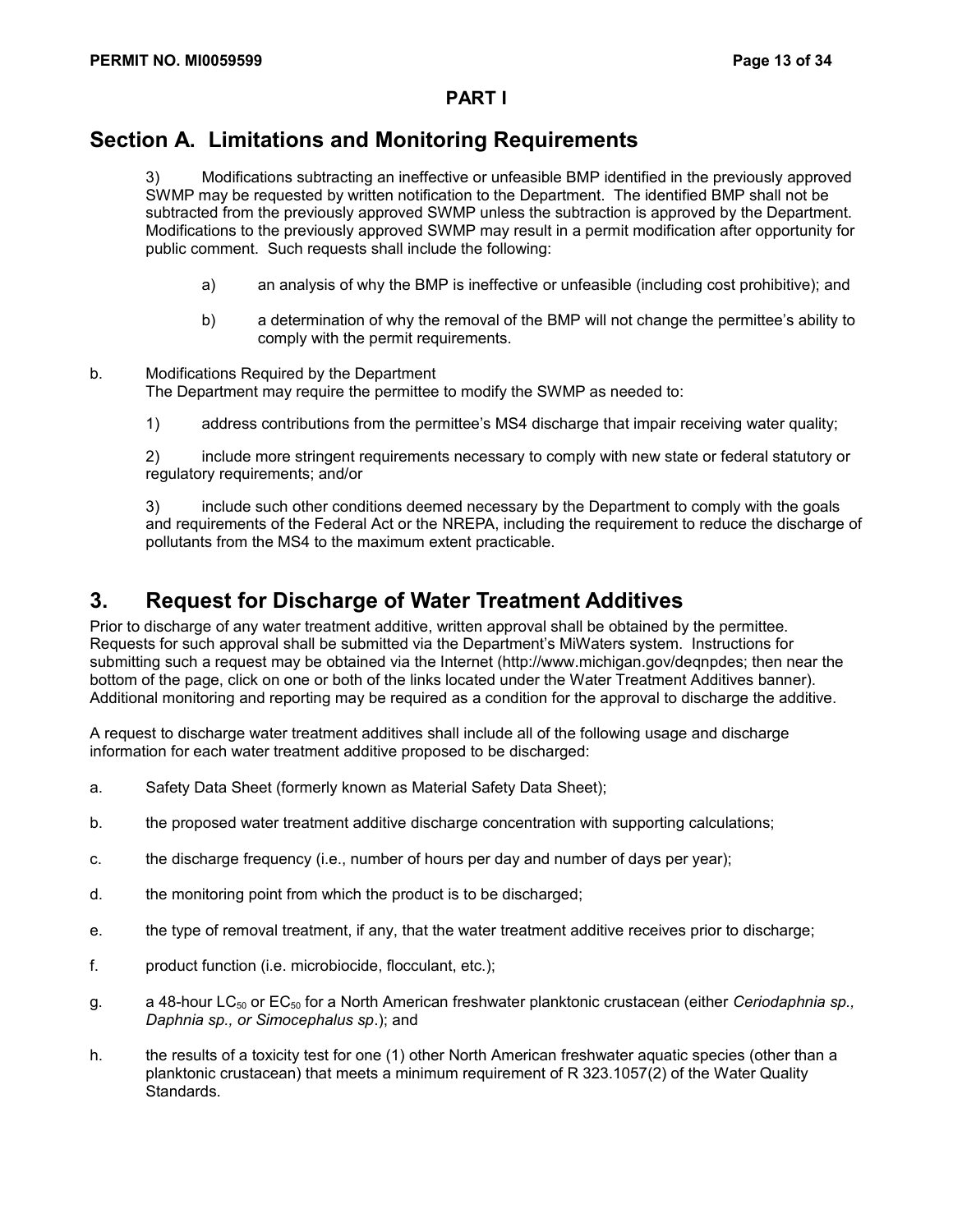# **Section A. Limitations and Monitoring Requirements**

### **6. Tracer Dye Discharges**

The permittee is authorized to apply tracer dye(s) to surface waters of the state in accordance with the following conditions:

- a. Tracer dye discharge authorization is restricted to the tracer dye(s), active ingredient Chemical Abstract Service (CAS) number(s), and concentration(s) identified in the permittee's Notice of Intent (NOI), dated January 13, 2016.
- b. The application of tracer dye(s) shall be conducted in accordance with all pertinent product label instructions.
- c. The extent of the tracer dye plume(s) in waters of the state shall be minimized to the fullest extent practicable.
- d. The permittee shall notify the following agencies at least 48 hours prior to each tracer dye application:
	- Local Municipality (city, township, village, etc.)
	- Local County Health Department
	- Downstream Health Departments if they could be potentially affected
	- Local Area Emergency Coordinator
- e. The permittee shall notify the Department at least 48 hours prior to each application of tracer dye(s) directly to surface waters of the state. In the event that indirect application of tracer dye results in visible discharges of tracer dye(s) observed in the surface waters of the state, the permittee shall notify the Department immediately after making the observation. During normal working hours, such notification shall be made in accordance with Contact Information on Page 2 of this permit; if after hours or on weekends or holidays, the permittee shall contact the Pollution Emergency Alert System (PEAS) at 800-292-4706.
- f. The permittee shall retain records identifying all treatment locations, dates of treatment, and names of applicators, and name, CAS number, and concentration of all active ingredient(s) applied at each location. Records shall be retained for a minimum of three (3) years from the date of application.
- g. In the event that any of the above conditions in this section are or may not be met, the permittee shall immediately notify the Department.

# **7. Storm Water Program Manager (Facility Contact)**

The "Facility Contact" was specified in the application. The permittee may replace the facility contact at any time, and shall notify the Department in writing within 10 days after replacement (including the name, address and telephone number of the new facility contact).

- a. The facility contact shall be (or a duly authorized representative of this person):
	- for a corporation, a principal executive officer of at least the level of vice president; or a designated representative if the representative is responsible for the overall operation of the facility from which the discharge originates, as described in the permit application or other NPDES form,
	- for a partnership, a general partner,
	- for a sole proprietorship, the proprietor, or
	- for a municipal, state, or other public facility, either a principal executive officer, the mayor, village president, city or village manager or other duly authorized employee.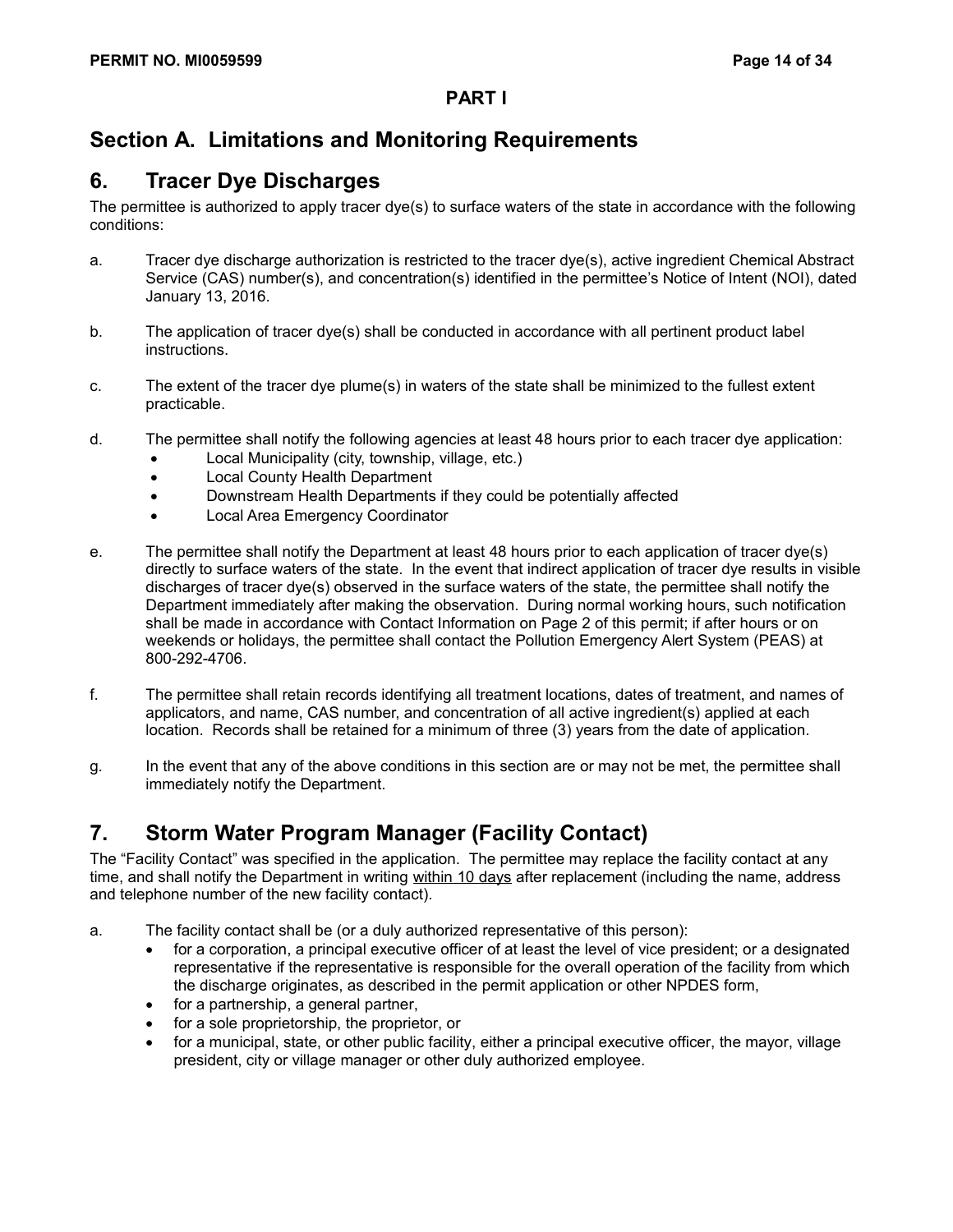## **Section A. Limitations and Monitoring Requirements**

- b. A person is a duly authorized representative only if:
	- the authorization is made in writing to the Department by a person described in paragraph a. of this section; and
	- the authorization specifies either an individual or a position having responsibility for the overall operation of the regulated facility or activity such as the position of plant manager, operator of a well or a well field, superintendent, position of equivalent responsibility, or an individual or position having overall responsibility for environmental matters for the facility (a duly authorized representative may thus be either a named individual or any individual occupying a named position).

Nothing in this section obviates the permittee from properly submitting reports and forms as required by law.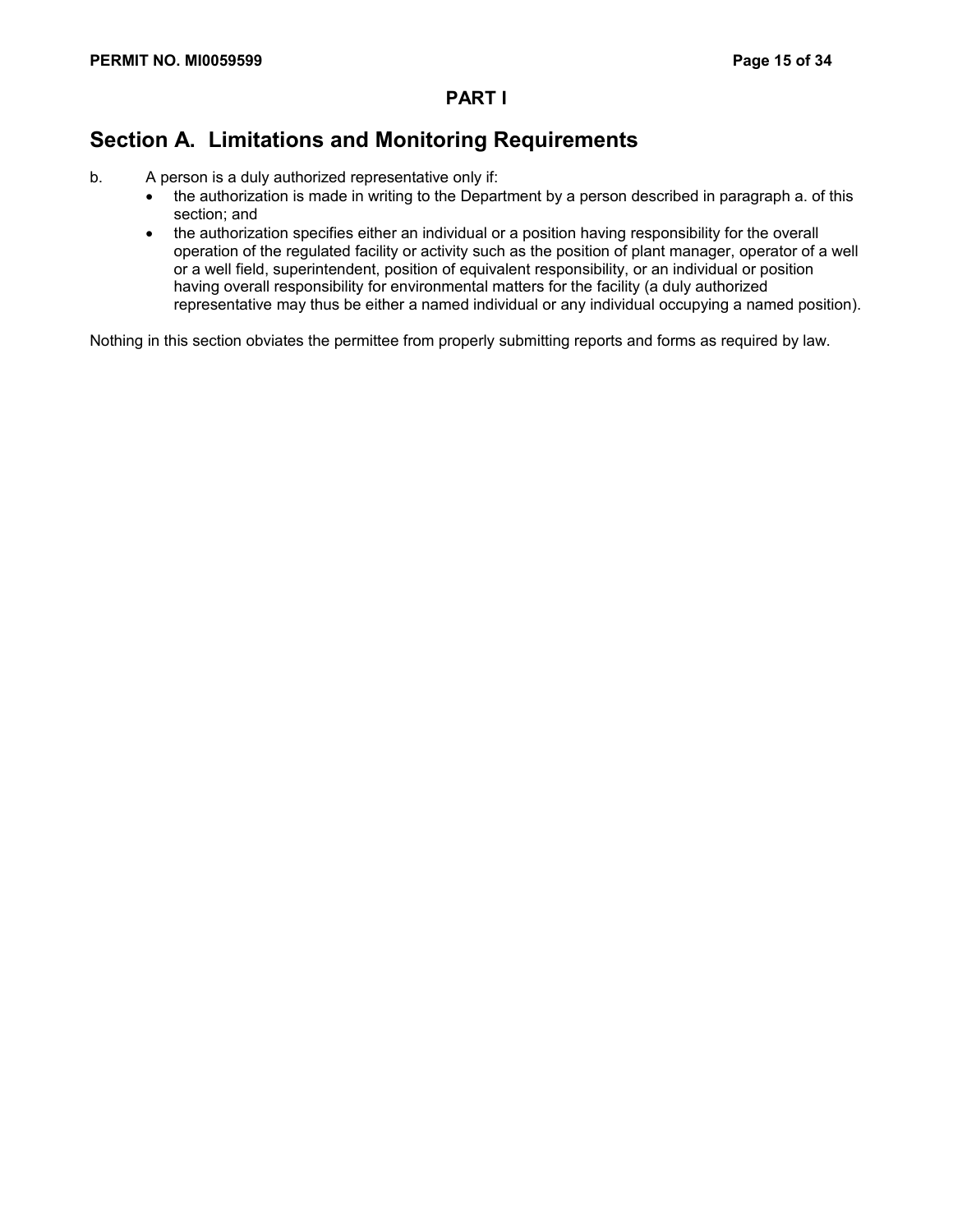### **Section B. Program Assessment and Reporting**

### **1. Progress Reports**

The permittee shall submit progress reports to the Department during the term of the permit. Progress reports shall be submitted on or before April 1, 2020 and on April 1 every two (2) years following. The Department may approve alternate dates for progress report submittal if requested and adequately justified by the permittee. Each progress report shall contain the following information for the entire period that has elapsed since the last progress report submittal (i.e., the reporting cycle):

#### a. Compliance Assessment

The permittee shall describe the status of compliance with the approved SWMP identified in Part I.A.3 of this permit. The permittee shall assess and describe the appropriateness of the BMPs identified in the SWMP. The report shall describe the progress made towards achieving the identified measurable goals for each of the BMPs, and specific evaluation criteria as follows:

1) For the PEP, provide a summary of the evaluation of the overall effectiveness of the PEP, using the evaluation methods described in the PEP.

2) For the IDEP, provide a summary of the evaluation and determination of the overall effectiveness of the IDEP, using the evaluation methods described in the IDEP. For each illicit discharge that was not eliminated within 90 days of its discovery the permittee shall provide a written certification that the illicit discharge was eliminated or a description of how the illicit discharge will be eliminated.

3) If applicable, the permittee shall submit to the Department any new outfall or point of discharge information as required in Part I.A.2. of this permit.

4) For the TMDL Implementation Plan, if monitoring data is available in accordance with the monitoring plan, provide an assessment of progress made toward achieving the TMDL pollutant load reduction requirement.

#### b. Data and Results

The permittee shall provide a summary of all of the information collected and analyzed, including monitoring data, if any, during the reporting cycle.

#### c. Upcoming Activities

The permittee shall provide a summary of the BMPs to be implemented during the next reporting cycle.

#### d. Changes to BMPs and Measurable Goals

The permittee shall describe any changes to BMPs or measurable goals in the approved SWMP. In accordance with the permit, these changes will be reviewed to determine if a permit modification is necessary. The Department will notify the permittee if a permit modification is required.

#### e. Notice of Changes in Nested Jurisdiction Agreements

The permittee shall identify any nested jurisdictions that enter into or terminate permit agreements with the permittee which were not identified in the SWMP. The permittee may request to modify the permit coverage to add or remove a nested MS4 by submitting a request to the Department for approval in accordance with Part I.A.1.b. of this permit. Modifications to the permit coverage may result in a permit modification, after opportunity for public comment.

#### f. Required Signatures

All reports required by this permit, and other information requested by the Department, shall be signed by either a principal executive officer or ranking elected official, or by a duly authorized representative of that person in accordance with 40 CFR 122.22(b).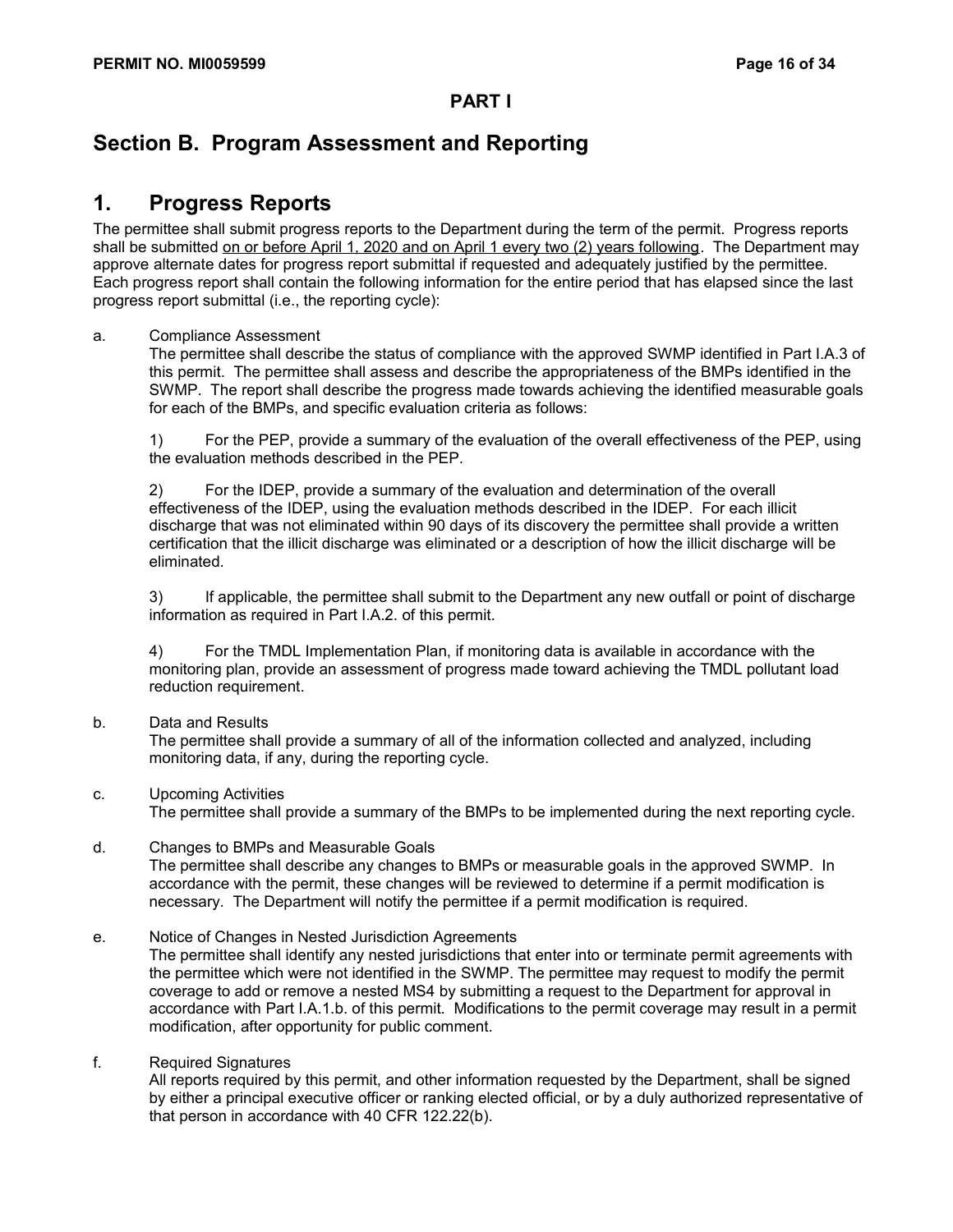#### Part II may include terms and /or conditions not applicable to discharges covered under this permit.

## **Section A. Definitions**

**Acute toxic unit (TU<sub>A</sub>)** means 100/LC<sub>50</sub> where the LC<sub>50</sub> is determined from a whole effluent toxicity (WET) test which produces a result that is statistically or graphically estimated to be lethal to 50% of the test organisms.

**Annual monitoring frequency** refers to a calendar year beginning on January 1 and ending on December 31. When required by this permit, an analytical result, reading, value or observation shall be reported for that period if a discharge occurs during that period.

**Authorized public agency** means a state, local, or county agency that is designated pursuant to the provisions of section 9110 of Part 91 of the NREPA to implement soil erosion and sedimentation control requirements with regard to construction activities undertaken by that agency.

**Best management practices (BMPs)** means structural devices or nonstructural practices that are designed to prevent pollutants from entering into storm water, to direct the flow of storm water, or to treat polluted storm water.

**Bioaccumulative chemical of concern (BCC)** means a chemical which, upon entering the surface waters, by itself or as its toxic transformation product, accumulates in aquatic organisms by a human health bioaccumulation factor of more than 1000 after considering metabolism and other physiochemical properties that might enhance or inhibit bioaccumulation. The human health bioaccumulation factor shall be derived according to R 323.1057(5). Chemicals with half-lives of less than 8 weeks in the water column, sediment, and biota are not BCCs. The minimum bioaccumulation concentration factor (BAF) information needed to define an organic chemical as a BCC is either a field-measured BAF or a BAF derived using the biota-sediment accumulation factor (BSAF) methodology. The minimum BAF information needed to define an inorganic chemical as a BCC, including an organometal, is either a field-measured BAF or a laboratory-measured bioconcentration factor (BCF). The BCCs to which these rules apply are identified in Table 5 of R 323.1057 of the Water Quality Standards.

**Biosolids** are the solid, semisolid, or liquid residues generated during the treatment of sanitary sewage or domestic sewage in a treatment works. This includes, but is not limited to, scum or solids removed in primary, secondary, or advanced wastewater treatment processes and a derivative of the removed scum or solids.

**Bulk biosolids** means biosolids that are not sold or given away in a bag or other container for application to a lawn or home garden.

**Certificate of Coverage (COC)** is a document, issued by the Department, which authorizes a discharge under a general permit.

**Chronic toxic unit (TU<sub>c</sub>)** means 100/MATC or 100/IC<sub>25</sub>, where the maximum acceptable toxicant concentration (MATC) and  $IC_{25}$  are expressed as a percent effluent in the test medium.

**Class B biosolids** refers to material that has met the Class B pathogen reduction requirements or equivalent treatment by a Process to Significantly Reduce Pathogens (PSRP) in accordance with the Part 24 Rules. Processes include aerobic digestion, composting, anaerobic digestion, lime stabilization and air drying.

**Combined sewer system** is a sewer system in which storm water runoff is combined with sanitary wastes.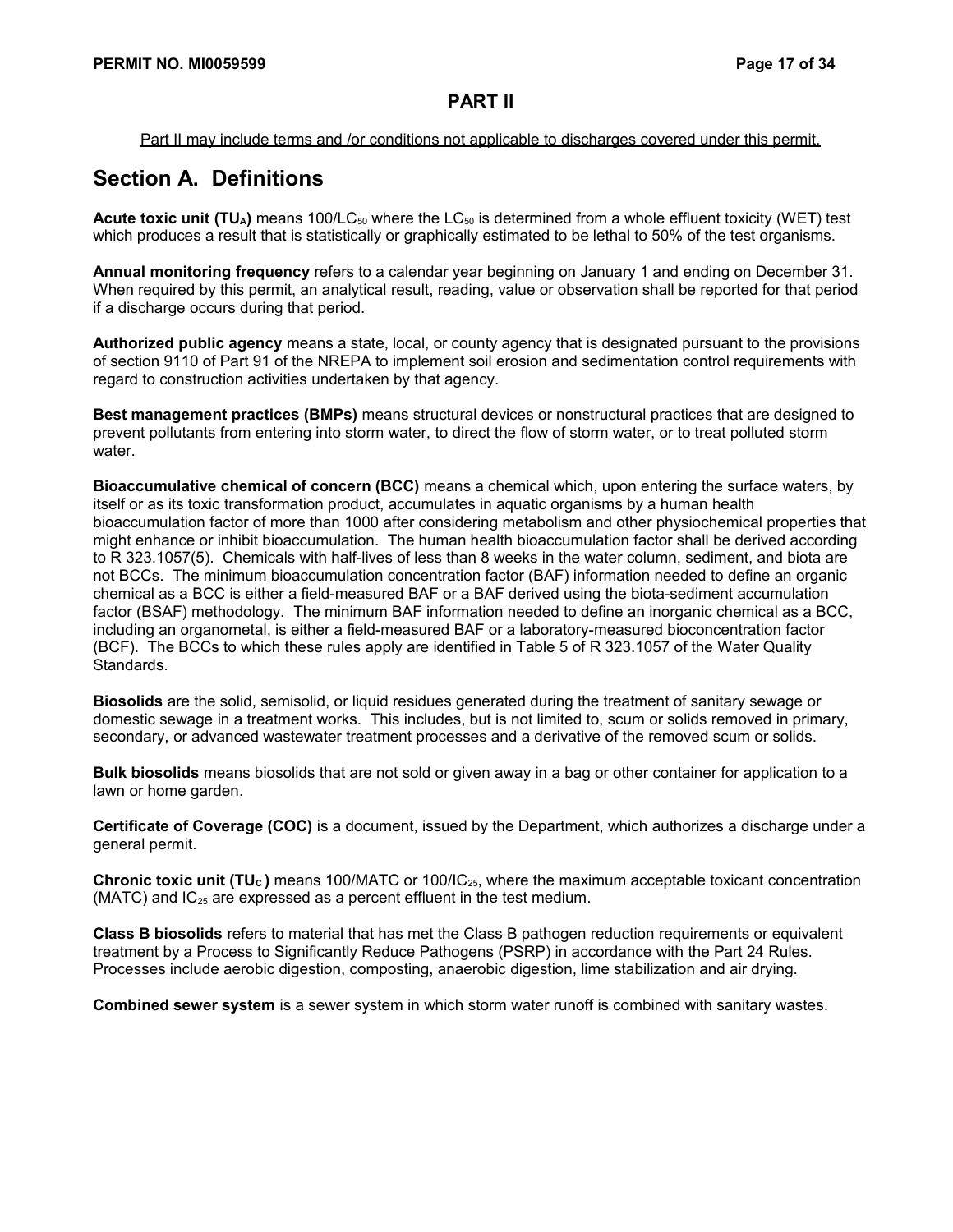# **Section A. Definitions**

**Daily concentration** is the sum of the concentrations of the individual samples of a parameter divided by the number of samples taken during any calendar day. If the parameter concentration in any sample is less than the quantification limit, regard that value as zero when calculating the daily concentration. The daily concentration will be used to determine compliance with any maximum and minimum daily concentration limitations (except for pH and dissolved oxygen). When required by the permit, report the maximum calculated daily concentration for the month in the "MAXIMUM" column under "QUALITY OR CONCENTRATION" on the Discharge Monitoring Reports (DMRs).

For pH, report the maximum value of any *individual* sample taken during the month in the "MAXIMUM" column under "QUALITY OR CONCENTRATION" on the DMRs and the minimum value of any *individual* sample taken during the month in the "MINIMUM" column under "QUALITY OR CONCENTRATION" on the DMRs. For dissolved oxygen, report the minimum concentration of any *individual* sample in the "MINIMUM" column under "QUALITY OR CONCENTRATION" on the DMRs.

**Daily loading** is the total discharge by weight of a parameter discharged during any calendar day. This value is calculated by multiplying the daily concentration by the total daily flow and by the appropriate conversion factor. The daily loading will be used to determine compliance with any maximum daily loading limitations. When required by the permit, report the maximum calculated daily loading for the month in the "MAXIMUM" column under "QUANTITY OR LOADING" on the DMRs.

**Daily monitoring frequency** refers to a 24-hour day. When required by this permit, an analytical result, reading, value or observation shall be reported for that period if a discharge occurs during that period.

**Department** means the Michigan Department of Environmental Quality.

**Detection level** means the lowest concentration or amount of the target analyte that can be determined to be different from zero by a single measurement at a stated level of probability.

**Discharge** means the addition of any waste, waste effluent, wastewater, pollutant, or any combination thereof to any surface water of the state.

**EC50** means a statistically or graphically estimated concentration that is expected to cause 1 or more specified effects in 50% of a group of organisms under specified conditions.

#### **Fecal coliform bacteria monthly**

FOR WWSLs THAT COLLECT AND STORE WASTEWATER AND ARE AUTHORIZED TO DISCHARGE ONLY IN THE SPRING AND/OR FALL ON AN INTERMITTENT BASIS – Fecal coliform bacteria monthly is the geometric mean of all daily concentrations determined during a discharge event. Days on which no daily concentration is determined shall not be used to determine the calculated monthly value. The calculated monthly value will be used to determine compliance with the maximum monthly fecal coliform bacteria limitations. When required by the permit, report the calculated monthly value in the "AVERAGE" column under "QUALITY OR CONCENTRATION" on the DMR. If the period in which the discharge event occurred was partially in each of two months, the calculated monthly value shall be reported on the DMR of the month in which the last day of discharge occurred.

FOR ALL OTHER DISCHARGES – Fecal coliform bacteria monthly is the geometric mean of all daily concentrations determined during a reporting month. Days on which no daily concentration is determined shall not be used to determine the calculated monthly value. The calculated monthly value will be used to determine compliance with the maximum monthly fecal coliform bacteria limitations. When required by the permit, report the calculated monthly value in the "AVERAGE" column under "QUALITY OR CONCENTRATION" on the DMR.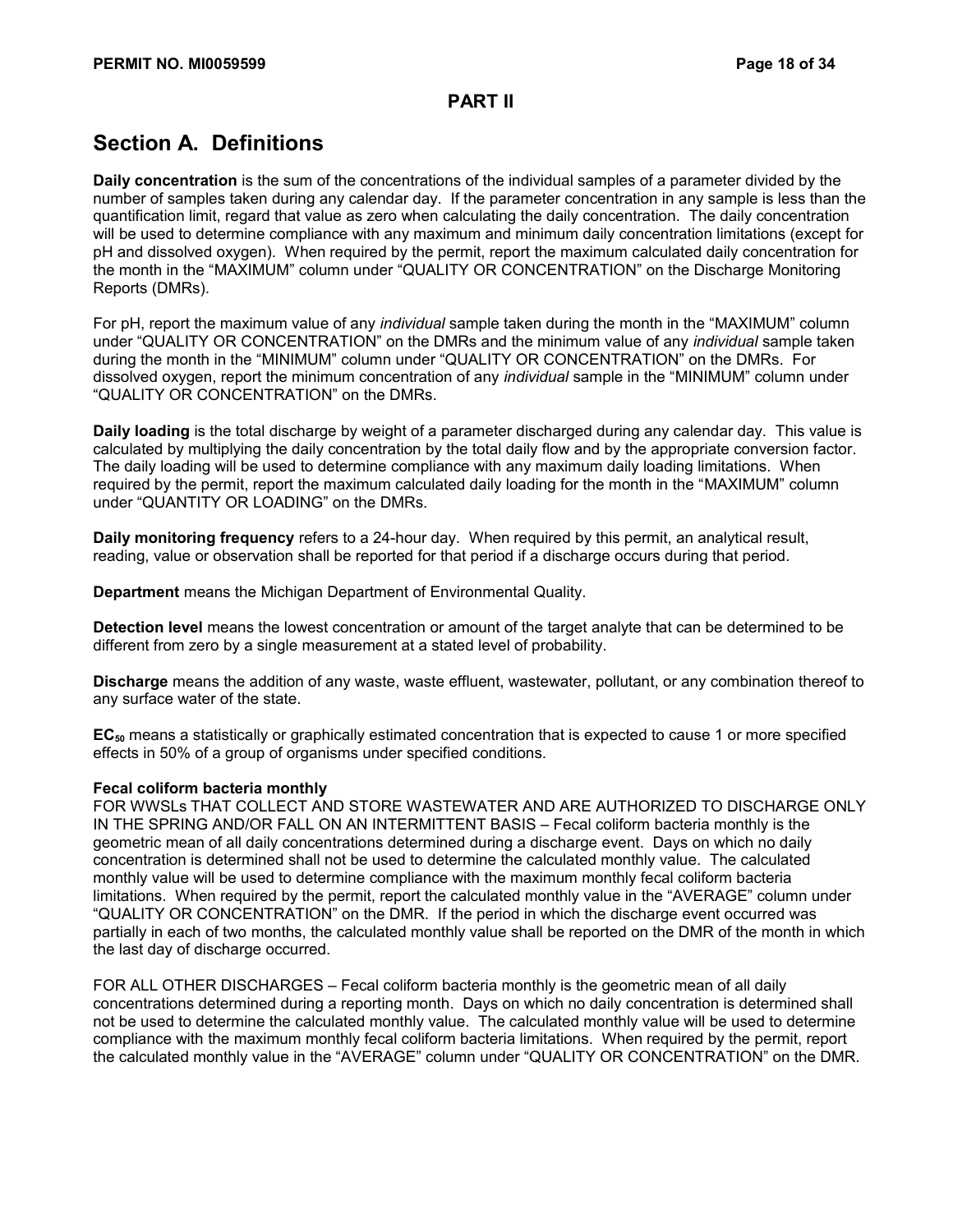# **Section A. Definitions**

#### **Fecal coliform bacteria 7-day**

FOR WWSLs THAT COLLECT AND STORE WASTEWATER AND ARE AUTHORIZED TO DISCHARGE ONLY IN THE SPRING AND/OR FALL ON AN INTERMITTENT BASIS – Fecal coliform bacteria 7-day is the geometric mean of the daily concentrations determined during any 7 consecutive days of discharge during a discharge event. If the number of daily concentrations determined during the discharge event is less than 7 days, the number of actual daily concentrations determined shall be used for the calculation. Days on which no daily concentration is determined shall not be used to determine the value. The calculated 7-day value will be used to determine compliance with the maximum 7-day fecal coliform bacteria limitations. When required by the permit, report the maximum calculated 7-day geometric mean value for the month in the "MAXIMUM" column under "QUALITY OR CONCENTRATION" on the DMRs. If the 7-day period was partially in each of two months, the value shall be reported on the DMR of the month in which the last day of discharge occurred.

FOR ALL OTHER DISCHARGES – Fecal coliform bacteria 7-day is the geometric mean of the daily concentrations determined during any 7 consecutive days in a reporting month. If the number of daily concentrations determined is less than 7, the actual number of daily concentrations determined shall be used for the calculation. Days on which no daily concentration is determined shall not be used to determine the value. The calculated 7-day value will be used to determine compliance with the maximum 7-day fecal coliform bacteria limitations. When required by the permit, report the maximum calculated 7-day geometric mean for the month in the "MAXIMUM" column under "QUALITY OR CONCENTRATION" on the DMRs. The first calculation shall be made on day 7 of the reporting month, and the last calculation shall be made on the last day of the reporting month.

**Flow-proportioned sample** is a composite sample with the sample volume proportional to the effluent flow.

**General permit** means a National Pollutant Discharge Elimination System permit issued authorizing a category of similar discharges.

**Geometric mean** is the average of the logarithmic values of a base 10 data set, converted back to a base 10 number.

**Grab sample** is a single sample taken at neither a set time nor flow.

**IC**<sub>25</sub> means the toxicant concentration that would cause a 25% reduction in a nonquantal biological measurement for the test population.

**Illicit connection** means a physical connection to a municipal separate storm sewer system that primarily conveys non-storm water discharges other than uncontaminated groundwater into the storm sewer; or a physical connection not authorized or permitted by the local authority, where a local authority requires authorization or a permit for physical connections.

**Illicit discharge** means any discharge to, or seepage into, a municipal separate storm sewer system that is not composed entirely of storm water or uncontaminated groundwater. Illicit discharges include non-storm water discharges through pipes or other physical connections; dumping of motor vehicle fluids, household hazardous wastes, domestic animal wastes, or litter; collection and intentional dumping of grass clippings or leaf litter; or unauthorized discharges of sewage, industrial waste, restaurant wastes, or any other non-storm water waste directly into a separate storm sewer.

**Individual permit** means a site-specific NPDES permit.

**Inlet** means a catch basin, roof drain, conduit, drain tile, retention pond riser pipe, sump pump, or other point where storm water or wastewater enters into a closed conveyance system prior to discharge off site or into waters of the state.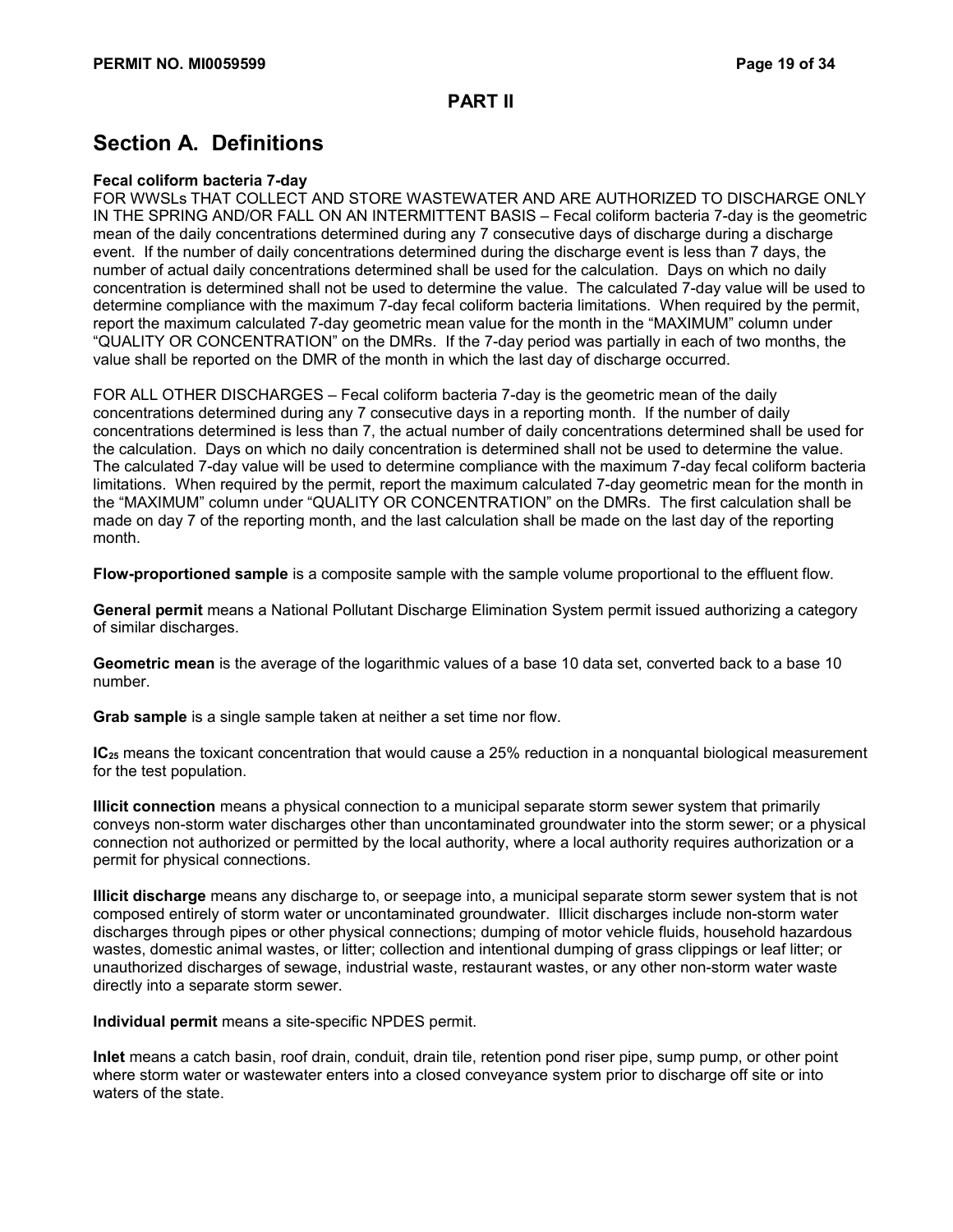# **Section A. Definitions**

**Interference** is a discharge which, alone or in conjunction with a discharge or discharges from other sources, both: 1) inhibits or disrupts the POTW, its treatment processes or operations, or its sludge processes, use or disposal; and 2) therefore, is a cause of a violation of any requirement of the POTW's NPDES permit (including an increase in the magnitude or duration of a violation) or, of the prevention of sewage sludge use or disposal in compliance with the following statutory provisions and regulations or permits issued thereunder (or more stringent state or local regulations): Section 405 of the Clean Water Act, the Solid Waste Disposal Act (SWDA) (including Title II, more commonly referred to as the Resource Conservation and Recovery Act (RCRA), and including state regulations contained in any state sludge management plan prepared pursuant to Subtitle D of the SWDA), the Clean Air Act, the Toxic Substances Control Act, and the Marine Protection, Research and Sanctuaries Act. [This definition does not apply to sample matrix interference].

**Land application** means spraying or spreading biosolids or a biosolids derivative onto the land surface, injecting below the land surface, or incorporating into the soil so that the biosolids or biosolids derivative can either condition the soil or fertilize crops or vegetation grown in the soil.

**LC50** means a statistically or graphically estimated concentration that is expected to be lethal to 50% of a group of organisms under specified conditions.

**Maximum acceptable toxicant concentration (MATC)** means the concentration obtained by calculating the geometric mean of the lower and upper chronic limits from a chronic test. A lower chronic limit is the highest tested concentration that did not cause the occurrence of a specific adverse effect. An upper chronic limit is the lowest tested concentration which did cause the occurrence of a specific adverse effect and above which all tested concentrations caused such an occurrence.

**Maximum extent practicable** means implementation of best management practices by a public body to comply with an approved storm water management program as required by a national permit for a municipal separate storm sewer system, in a manner that is environmentally beneficial, technically feasible, and within the public body's legal authority.

**MGD** means million gallons per day.

**Monthly concentration** is the sum of the daily concentrations determined during a reporting period divided by the number of daily concentrations determined. The calculated monthly concentration will be used to determine compliance with any maximum monthly concentration limitations. Days with no discharge shall not be used to determine the value. When required by the permit, report the calculated monthly concentration in the "AVERAGE" column under "QUALITY OR CONCENTRATION" on the DMR.

For minimum percent removal requirements, the monthly influent concentration and the monthly effluent concentration shall be determined. The calculated monthly percent removal, which is equal to 100 times the quantity [1 minus the quantity (monthly effluent concentration divided by the monthly influent concentration)], shall be reported in the "MINIMUM" column under "QUALITY OR CONCENTRATION" on the DMRs.

**Monthly loading** is the sum of the daily loadings of a parameter divided by the number of daily loadings determined during a reporting period. The calculated monthly loading will be used to determine compliance with any maximum monthly loading limitations. Days with no discharge shall not be used to determine the value. When required by the permit, report the calculated monthly loading in the "AVERAGE" column under "QUANTITY OR LOADING" on the DMR.

**Monthly monitoring frequency** refers to a calendar month. When required by this permit, an analytical result, reading, value or observation shall be reported for that period if a discharge occurs during that period.

**Municipal separate storm sewer** means a conveyance or system of conveyances designed or used for collecting or conveying storm water which is not a combined sewer and which is not part of a publicly-owned treatment works as defined in the Code of Federal Regulations at 40 CFR 122.2.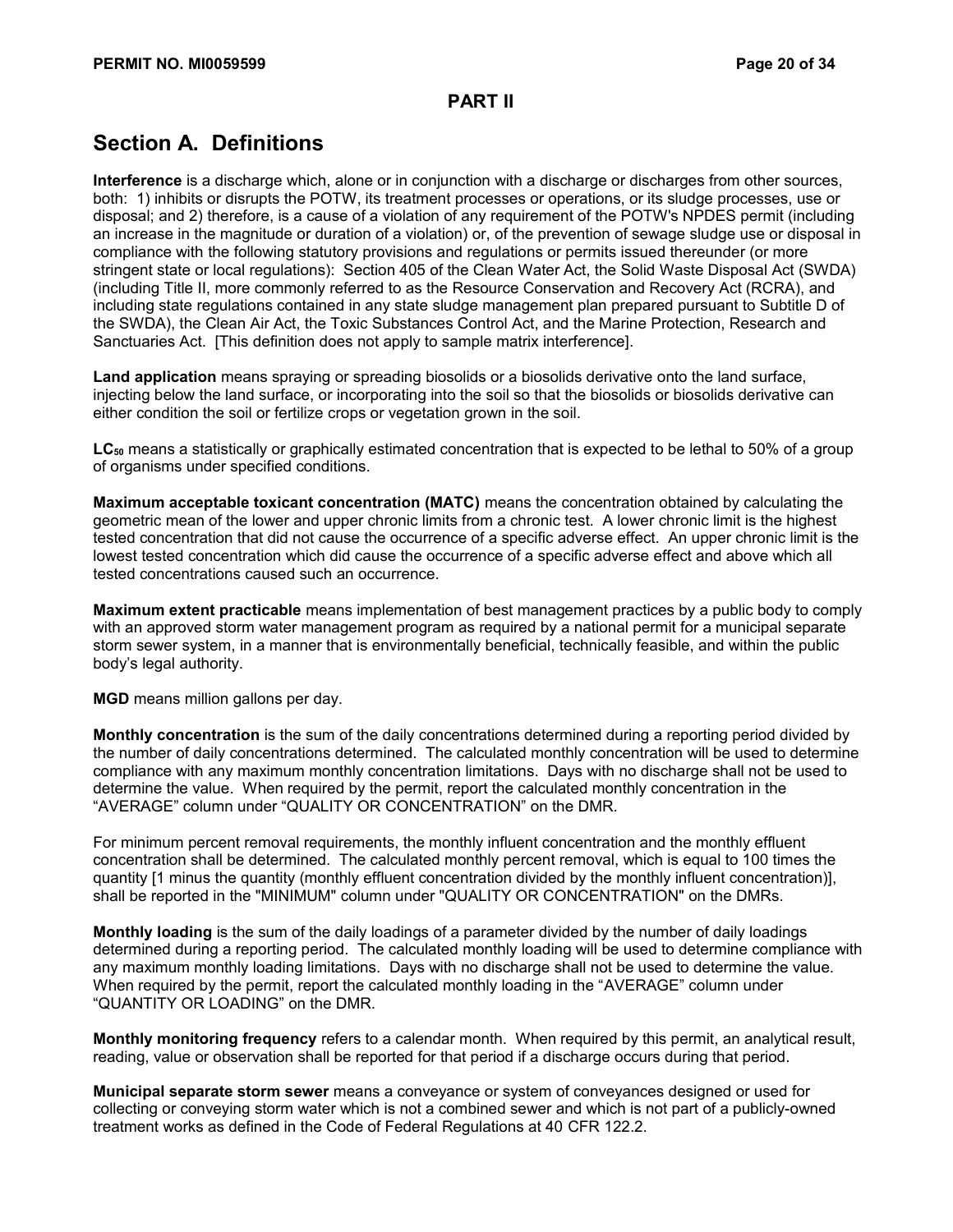# **Section A. Definitions**

**Municipal separate storm sewer system (MS4)** means all separate storm sewers that are owned or operated by the United States, a state, city, village, township, county, district, association, or other public body created by or pursuant to state law, having jurisdiction over disposal of sewage, industrial wastes, storm water, or other wastes, including special districts under state law, such as a sewer district, flood control district, or drainage district, or similar entity, or a designated or approved management agency under Section 208 of the Federal Act that discharges to the waters of the state. This term includes systems similar to separate storm sewer systems in municipalities, such as systems at military bases, large hospital or prison complexes, and highways and other thoroughfares. The term does not include separate storm sewers in very discrete areas, such as individual buildings.

**National Pretreatment Standards** are the regulations promulgated by or to be promulgated by the Federal Environmental Protection Agency pursuant to Section 307(b) and (c) of the Federal Act. The standards establish nationwide limits for specific industrial categories for discharge to a POTW.

**No observed adverse effect level (NOAEL)** means the highest tested dose or concentration of a substance which results in no observed adverse effect in exposed test organisms where higher doses or concentrations result in an adverse effect.

**Noncontact cooling water** is water used for cooling which does not come into direct contact with any raw material, intermediate product, by-product, waste product or finished product.

**Nondomestic user** is any discharger to a POTW that discharges wastes other than or in addition to watercarried wastes from toilet, kitchen, laundry, bathing or other facilities used for household purposes.

**Outfall** is the location at which a point source discharge enters the surface waters of the state.

**Part 91 agency** means an agency that is designated by a county board of commissioners pursuant to the provisions of section 9105 of Part 91 of the NREPA; an agency that is designated by a city, village, or township in accordance with the provisions of section 9106 of Part 91 of the NREPA; or the Department for soil erosion and sedimentation activities under Part 615, Part 631, or Part 632 pursuant to the provisions of section 9115 of Part 91 of the NREPA.

**Part 91 permit** means a soil erosion and sedimentation control permit issued by a Part 91 agency pursuant to the provisions of Part 91 of the NREPA.

**Partially treated sewage** is any sewage, sewage and storm water, or sewage and wastewater, from domestic or industrial sources that is treated to a level less than that required by the permittee's National Pollutant Discharge Elimination System permit, or that is not treated to national secondary treatment standards for wastewater, including discharges to surface waters from retention treatment facilities.

**Point of discharge** is the location of a point source discharge where storm water is discharged directly into a separate storm sewer system.

**Point source discharge** means a discharge from any discernible, confined, discrete conveyance, including but not limited to any pipe, ditch, channel, tunnel, conduit, well, discrete fissure, container, or rolling stock. Changing the surface of land or establishing grading patterns on land will result in a point source discharge where the runoff from the site is ultimately discharged to waters of the state.

**Polluting material** means any material, in solid or liquid form, identified as a polluting material under the Part 5 Rules (R 324.2001 through R 324.2009 of the Michigan Administrative Code).

**POTW** is a publicly owned treatment work.

**Predevelopment** means at a minimum, predevelopment is the last land use prior to the planned new development or redevelopment.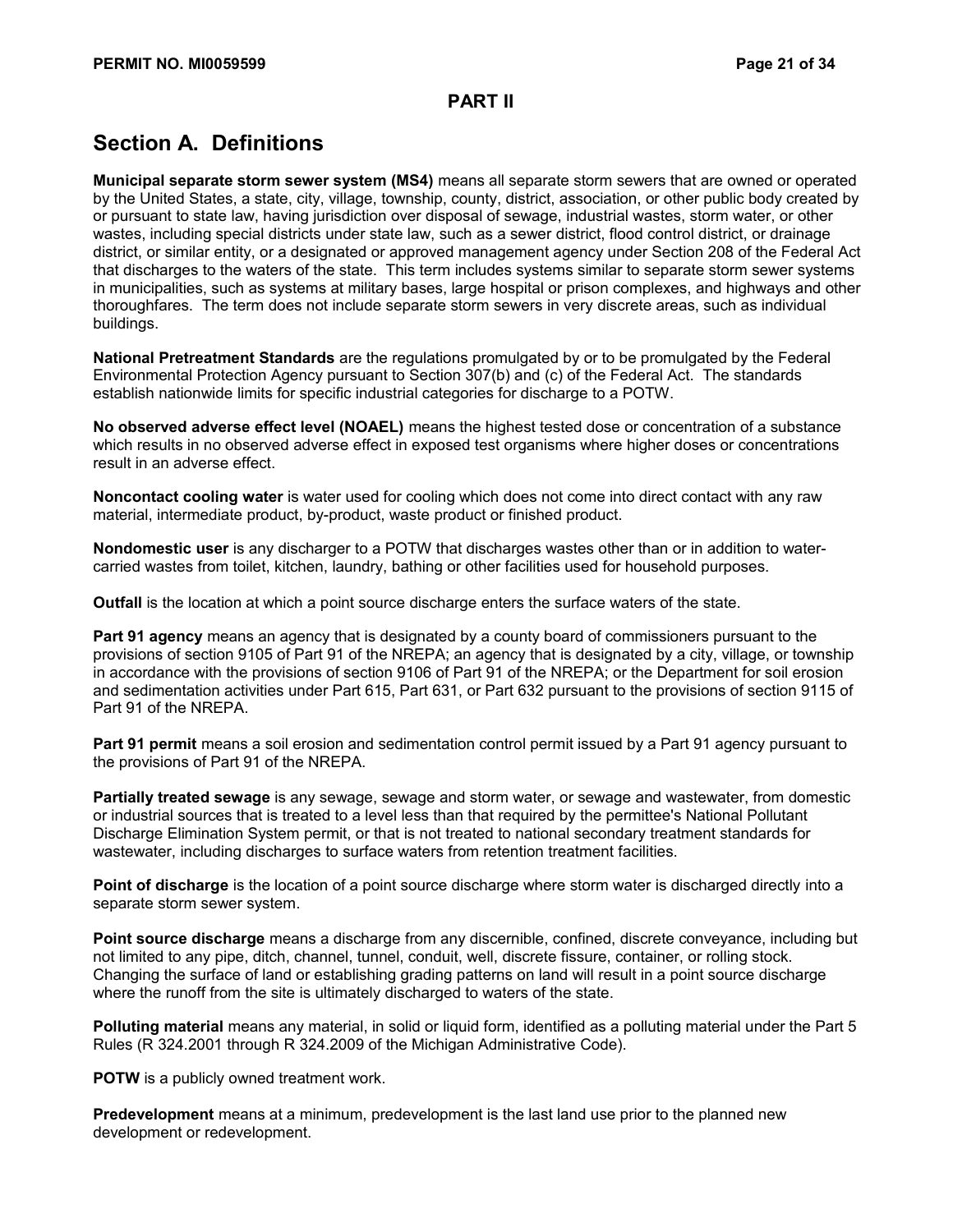## **Section A. Definitions**

**Pretreatment** is reducing the amount of pollutants, eliminating pollutants, or altering the nature of pollutant properties to a less harmful state prior to discharge into a public sewer. The reduction or alteration can be by physical, chemical, or biological processes, process changes, or by other means. Dilution is not considered pretreatment unless expressly authorized by an applicable National Pretreatment Standard for a particular industrial category.

**Public** (as used in the MS4 individual permit) means all persons who potentially could affect the authorized storm water discharges, including, but not limited to, residents, visitors to the area, public employees, businesses, industries, and construction contractors and developers.

**Public body** means the United States; the state of Michigan; a city, village, township, county, school district, public college or university, or single-purpose governmental agency; or any other body which is created by federal or state statute or law.

**Qualified Personnel** means an individual who meets qualifications acceptable to the Department and who is authorized by an Industrial Storm Water Certified Operator to collect the storm water sample.

**Qualifying storm event** means a storm event causing greater than 0.1 inch of rainfall and occurring at least 72 hours after the previous measurable storm event that also caused greater than 0.1 inch of rainfall. Upon request, the Department may approve an alternate definition meeting the condition of a qualifying storm event.

**Quantification level** means the measurement of the concentration of a contaminant obtained by using a specified laboratory procedure calculated at a specified concentration above the detection level. It is considered the lowest concentration at which a particular contaminant can be quantitatively measured using a specified laboratory procedure for monitoring of the contaminant.

**Quarterly monitoring frequency** refers to a three month period, defined as January through March, April through June, July through September, and October through December. When required by this permit, an analytical result, reading, value or observation shall be reported for that period if a discharge occurs during that period.

**Regional Administrator** is the Region 5 Administrator, U.S. EPA, located at R-19J, 77 W. Jackson Blvd., Chicago, Illinois 60604.

**Regulated area** means the permittee's urbanized area, where urbanized area is defined as a place and its adjacent densely-populated territory that together have a minimum population of 50,000 people as defined by the United States Bureau of the Census and as determined by the latest available decennial census.

**Secondary containment structure** means a unit, other than the primary container, in which significant materials are packaged or held, which is required by State or Federal law to prevent the escape of significant materials by gravity into sewers, drains, or otherwise directly or indirectly into any sewer system or to the surface or ground waters of this state.

**Separate storm sewer system** means a system of drainage, including, but not limited to, roads, catch basins, curbs, gutters, parking lots, ditches, conduits, pumping devices, or man-made channels, which is not a combined sewer where storm water mixes with sanitary wastes, and is not part of a POTW.

**Significant industrial user** is a nondomestic user that: 1) is subject to Categorical Pretreatment Standards under 40 CFR 403.6 and 40 CFR Chapter I, Subchapter N; or 2) discharges an average of 25,000 gallons per day or more of process wastewater to a POTW (excluding sanitary, noncontact cooling and boiler blowdown wastewater); contributes a process waste stream which makes up five (5) percent or more of the average dry weather hydraulic or organic capacity of the POTW treatment plant; or is designated as such by the permittee as defined in 40 CFR 403.12(a) on the basis that the industrial user has a reasonable potential for adversely affecting the POTW's treatment plant operation or violating any pretreatment standard or requirement (in accordance with 40 CFR 403.8(f)(6)).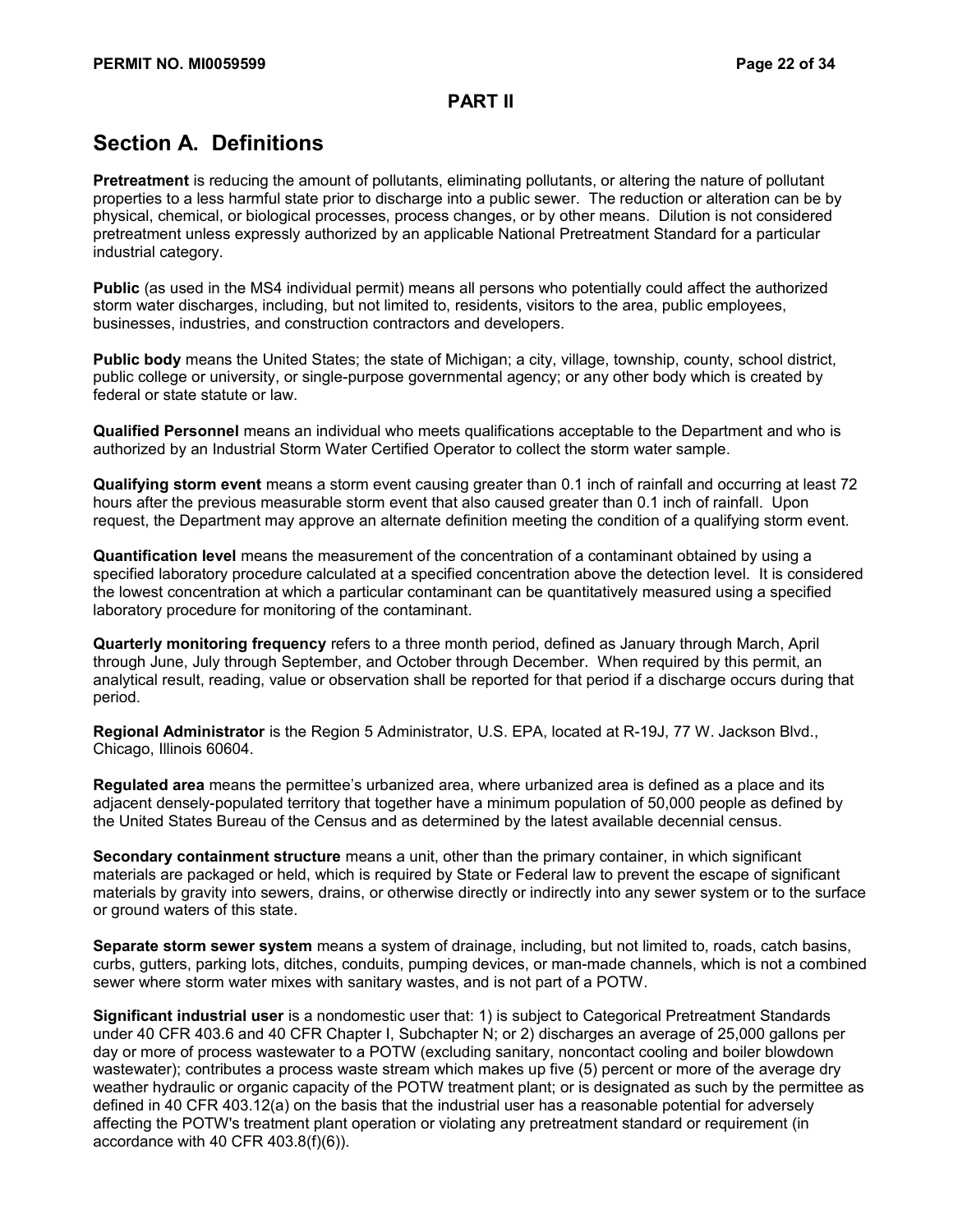# **Section A. Definitions**

**Significant materials** Significant Materials means any material which could degrade or impair water quality, including but not limited to: raw materials; fuels; solvents, detergents, and plastic pellets; finished materials such as metallic products; hazardous substances designated under Section 101(14) of Comprehensive Environmental Response, Compensation, and Liability Act (CERCLA) (see 40 CFR 372.65); any chemical the facility is required to report pursuant to Section 313 of Emergency Planning and Community Right-to-Know Act (EPCRA); polluting materials as identified under the Part 5 Rules (R 324.2001 through R 324.2009 of the Michigan Administrative Code); Hazardous Wastes as defined in Part 111 of the NREPA; fertilizers; pesticides; and waste products such as ashes, slag, and sludge that have the potential to be released with storm water discharges.

**Significant spills and significant leaks** means any release of a polluting material reportable under the Part 5 Rules (R 324.2001 through R 324.2009 of the Michigan Administrative Code).

**Special-use area** means secondary containment structures required by state or federal law; lands on Michigan's List of Sites of Environmental Contamination pursuant to Part 201, Environmental Remediation, of the NREPA; and/or areas with other activities that may contribute pollutants to the storm water for which the Department determines monitoring is needed.

**Stoichiometric** means the quantity of a reagent calculated to be necessary and sufficient for a given chemical reaction.

**Storm water** means storm water runoff, snow melt runoff, surface runoff and drainage, and non-storm water included under the conditions of this permit.

**Storm water discharge point** is the location where the point source discharge of storm water is directed to surface waters of the state or to a separate storm sewer. It includes the location of all point source discharges where storm water exits the facility, including *outfalls* which discharge directly to surface waters of the state, and *points of discharge* which discharge directly into separate storm sewer systems.

**SWPPP** means the Storm Water Pollution Prevention Plan prepared in accordance with this permit.

**Tier I value** means a value for aquatic life, human health or wildlife calculated under R 323.1057 of the Water Quality Standards using a tier I toxicity database.

**Tier II value** means a value for aquatic life, human health or wildlife calculated under R 323.1057 of the Water Quality Standards using a tier II toxicity database.

**Total maximum daily loads (TMDLs)** are required by the Federal Act for waterbodies that do not meet water quality standards. TMDLs represent the maximum daily load of a pollutant that a waterbody can assimilate and meet water quality standards, and an allocation of that load among point sources, nonpoint sources, and a margin of safety.

**Toxicity reduction evaluation (TRE)** means a site-specific study conducted in a stepwise process designed to identify the causative agents of effluent toxicity, isolate the sources of toxicity, evaluate the effectiveness of toxicity control options, and then confirm the reduction in effluent toxicity.

**Water Quality Standards** means the Part 4 Water Quality Standards promulgated pursuant to Part 31 of the NREPA, being R 323.1041 through R 323.1117 of the Michigan Administrative Code.

**Weekly monitoring frequency** refers to a calendar week which begins on Sunday and ends on Saturday. When required by this permit, an analytical result, reading, value or observation shall be reported for that period if a discharge occurs during that period.

**WWSL** is a wastewater stabilization lagoon.

**WWSL discharge event** is a discrete occurrence during which effluent is discharged to the surface water up to 10 days of a consecutive 14 day period.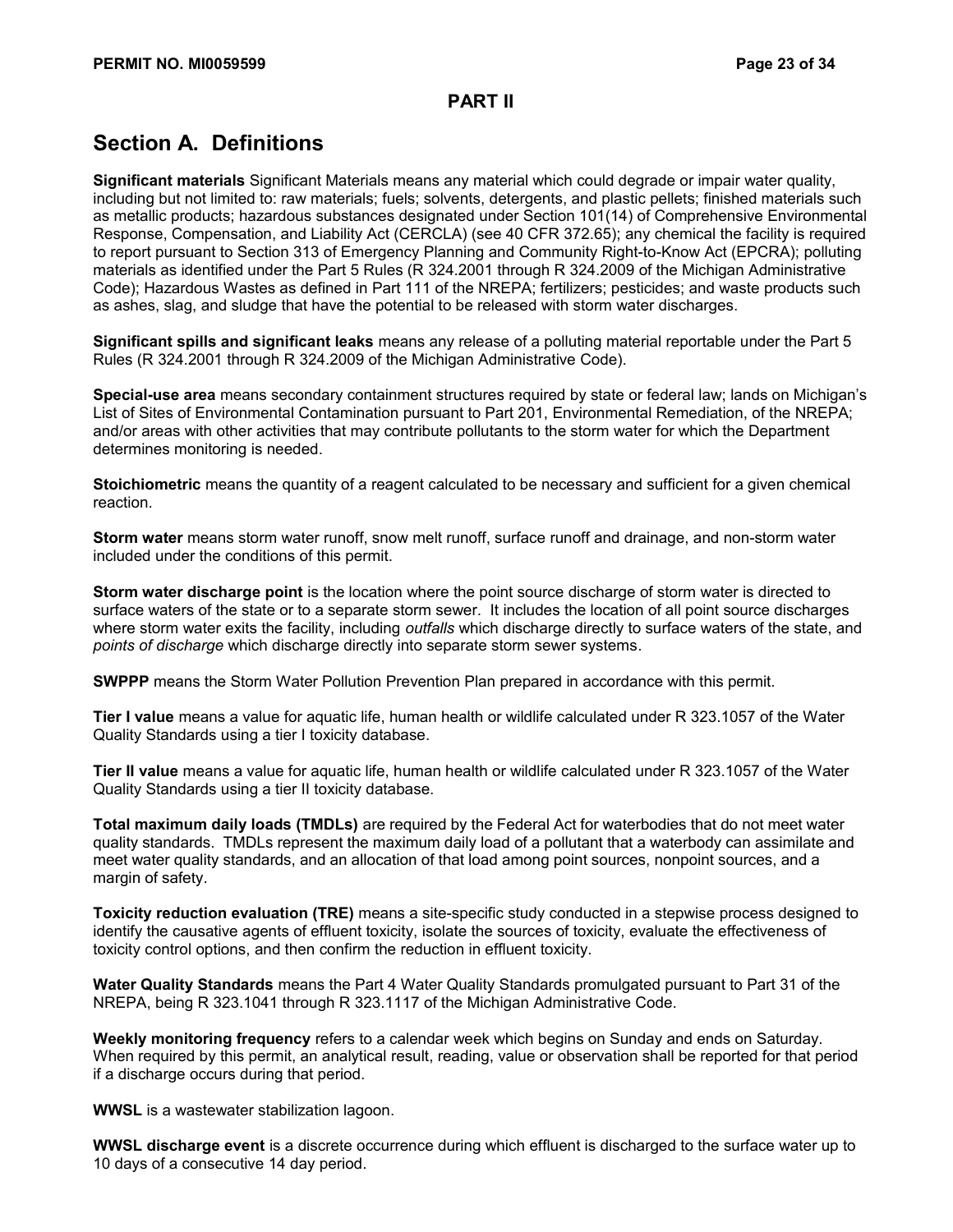## **Section A. Definitions**

**3-portion composite sample** is a sample consisting of three equal-volume grab samples collected at equal intervals over an 8-hour period.

#### **7-day concentration**

FOR WWSLs THAT COLLECT AND STORE WASTEWATER AND ARE AUTHORIZED TO DISCHARGE ONLY IN THE SPRING AND/OR FALL ON AN INTERMITTENT BASIS – The 7-day concentration is the sum of the daily concentrations determined during any 7 consecutive days of discharge during a WWSL discharge event divided by the number of daily concentrations determined. If the number of daily concentrations determined during the WWSL discharge event is less than 7 days, the number of actual daily concentrations determined shall be used for the calculation. The calculated 7-day concentration will be used to determine compliance with any maximum 7-day concentration limitations. When required by the permit, report the maximum calculated 7 day concentration for the WWSL discharge event in the "MAXIMUM" column under "QUALITY OR CONCENTRATION" on the DMR. If the WWSL discharge event was partially in each of two months, the value shall be reported on the DMR of the month in which the last day of discharge occurred.

FOR ALL OTHER DISCHARGES – The 7-day concentration is the sum of the daily concentrations determined during any 7 consecutive days in a reporting month divided by the number of daily concentrations determined. If the number of daily concentrations determined is less than 7, the actual number of daily concentrations determined shall be used for the calculation. The calculated 7-day concentration will be used to determine compliance with any maximum 7-day concentration limitations in the reporting month. When required by the permit, report the maximum calculated 7-day concentration for the month in the "MAXIMUM" column under "QUALITY OR CONCENTRATION" on the DMR. The first 7-day calculation shall be made on day 7 of the reporting month, and the last calculation shall be made on the last day of the reporting month.

#### **7-day loading**

FOR WWSLs THAT COLLECT AND STORE WASTEWATER AND ARE AUTHORIZED TO DISCHARGE ONLY IN THE SPRING AND/OR FALL ON AN INTERMITTENT BASIS – The 7-day loading is the sum of the daily loadings determined during any 7 consecutive days of discharge during a WWSL discharge event divided by the number of daily loadings determined. If the number of daily loadings determined during the WWSL discharge event is less than 7 days, the number of actual daily loadings determined shall be used for the calculation. The calculated 7-day loading will be used to determine compliance with any maximum 7-day loading limitations. When required by the permit, report the maximum calculated 7-day loading for the WWSL discharge event in the "MAXIMUM" column under "QUANTITY OR LOADING" on the DMR. If the WWSL discharge event was partially in each of two months, the value shall be reported on the DMR of the month in which the last day of discharge occurred

FOR ALL OTHER DISCHARGES – The 7-day loading is the sum of the daily loadings determined during any 7 consecutive days in a reporting month divided by the number of daily loadings determined. If the number of daily loadings determined is less than 7, the actual number of daily loadings determined shall be used for the calculation. The calculated 7-day loading will be used to determine compliance with any maximum 7-day loading limitations in the reporting month. When required by the permit, report the maximum calculated 7-day loading for the month in the "MAXIMUM" column under "QUANTITY OR LOADING" on the DMR. The first 7-day calculation shall be made on day 7 of the reporting month, and the last calculation shall be made on the last day of the reporting month.

**24-hour composite sample** is a flow-proportioned composite sample consisting of hourly or more frequent portions that are taken over a 24-hour period. A time-proportioned composite sample may be used upon approval of the Department if the permittee demonstrates it is representative of the discharge.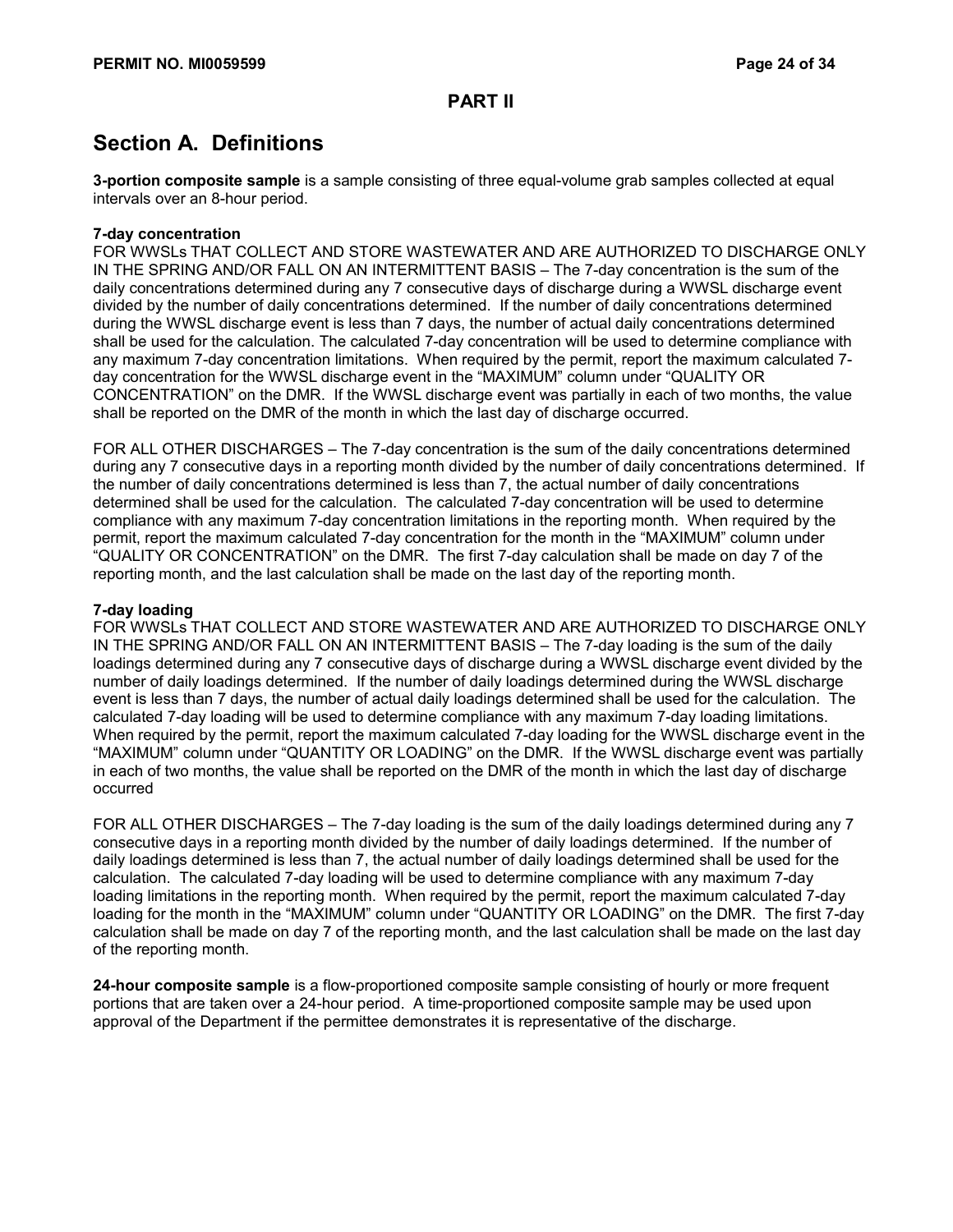# **Section B. Monitoring Procedures**

### **1. Representative Samples**

Samples and measurements taken as required herein shall be representative of the volume and nature of the monitored discharge.

### **2. Test Procedures**

Test procedures for the analysis of pollutants shall conform to regulations promulgated pursuant to Section 304(h) of the Federal Act (40 CFR Part 136 – Guidelines Establishing Test Procedures for the Analysis of Pollutants), unless specified otherwise in this permit. **Test procedures used shall be sufficiently sensitive to determine compliance with applicable effluent limitations**. Requests to use test procedures not promulgated under 40 CFR Part 136 for pollutant monitoring required by this permit shall be made in accordance with the Alternate Test Procedures regulations specified in 40 CFR 136.4. These requests shall be submitted to the Manager of the Permits Section, Water Resources Division, Michigan Department of Environmental Quality, P.O. Box 30458, Lansing, Michigan, 48909-7958. The permittee may use such procedures upon approval.

The permittee shall periodically calibrate and perform maintenance procedures on all analytical instrumentation at intervals to ensure accuracy of measurements. The calibration and maintenance shall be performed as part of the permittee's laboratory Quality Control/Quality Assurance program.

### **3. Instrumentation**

The permittee shall periodically calibrate and perform maintenance procedures on all monitoring instrumentation at intervals to ensure accuracy of measurements.

### **4. Recording Results**

For each measurement or sample taken pursuant to the requirements of this permit, the permittee shall record the following information: 1) the exact place, date, and time of measurement or sampling; 2) the person(s) who performed the measurement or sample collection; 3) the dates the analyses were performed; 4) the person(s) who performed the analyses; 5) the analytical techniques or methods used; 6) the date of and person responsible for equipment calibration; and 7) the results of all required analyses.

# **5. Records Retention**

All records and information resulting from the monitoring activities required by this permit including all records of analyses performed and calibration and maintenance of instrumentation and recordings from continuous monitoring instrumentation shall be retained for a minimum of three (3) years, or longer if requested by the Regional Administrator or the Department.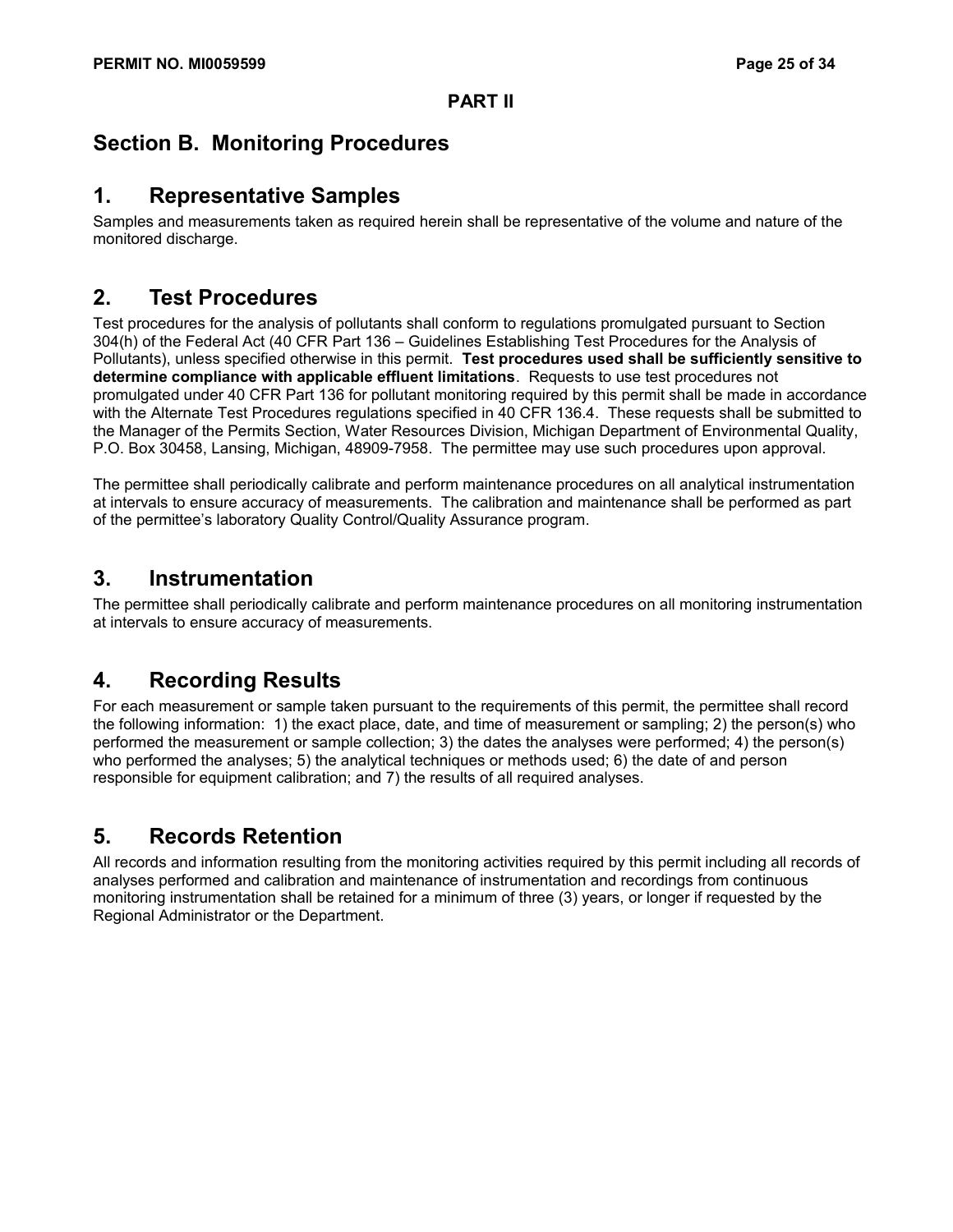# **Section C. Reporting Requirements**

### **1. Start-up Notification**

If the permittee will not discharge during the first 60 days following the effective date of this permit, the permittee shall notify the Department within 14 days following the effective date of this permit, and then 60 days prior to the commencement of the discharge.

# **2. Submittal Requirements for Self-Monitoring Data**

Part 31 of the NREPA (specifically Section 324.3110(7)); and R 323.2155(2) of Part 21, Wastewater Discharge Permits, promulgated under Part 31 of the NREPA, allow the Department to specify the forms to be utilized for reporting the required self-monitoring data. Unless instructed on the effluent limitations page to conduct "Retained Self-Monitoring" the permittee shall submit self-monitoring data via the Department's MiWaters system.

The permittee shall utilize the information provided on the MiWaters website at https://miwaters.deq.state.mi.us to access and submit the electronic forms. Both monthly summary and daily data shall be submitted to the Department no later than the 20th day of the month following each month of the authorized discharge period(s). The permittee may be allowed to submit the electronic forms after this date if the Department has granted an extension to the submittal date.

# **3. Retained Self-Monitoring Requirements**

If instructed on the effluent limits page (or otherwise authorized by the Department in accordance with the provisions of this permit) to conduct retained self-monitoring, the permittee shall maintain a year-to-date log of retained self-monitoring results and, upon request, provide such log for inspection to the staff of the Department. Retained self-monitoring results are public information and shall be promptly provided to the public upon request.

The permittee shall certify, in writing, to the Department, on or before January 10th (April 1st for animal feeding operation facilities) of each year, that: 1) all retained self-monitoring requirements have been complied with and a year-to-date log has been maintained; and 2) the application on which this permit is based still accurately describes the discharge. With this annual certification, the permittee shall submit a summary of the previous year's monitoring data. The summary shall include maximum values for samples to be reported as daily maximums and/or monthly maximums and minimum values for any daily minimum samples.

Retained self-monitoring may be denied to a permittee by notification in writing from the Department. In such cases, the permittee shall submit self-monitoring data in accordance with Part II.C.2., above. Such a denial may be rescinded by the Department upon written notification to the permittee. Reissuance or modification of this permit or reissuance or modification of an individual permittee's authorization to discharge shall not affect previous approval or denial for retained self-monitoring unless the Department provides notification in writing to the permittee.

# **4. Additional Monitoring by Permittee**

If the permittee monitors any pollutant at the location(s) designated herein more frequently than required by this permit, using approved analytical methods as specified above, the results of such monitoring shall be included in the calculation and reporting of the values required in the Discharge Monitoring Report. Such increased frequency shall also be indicated.

Monitoring required pursuant to Part 41 of the NREPA or Rule 35 of the Mobile Home Park Commission Act (Act 96 of the Public Acts of 1987) for assurance of proper facility operation shall be submitted as required by the Department.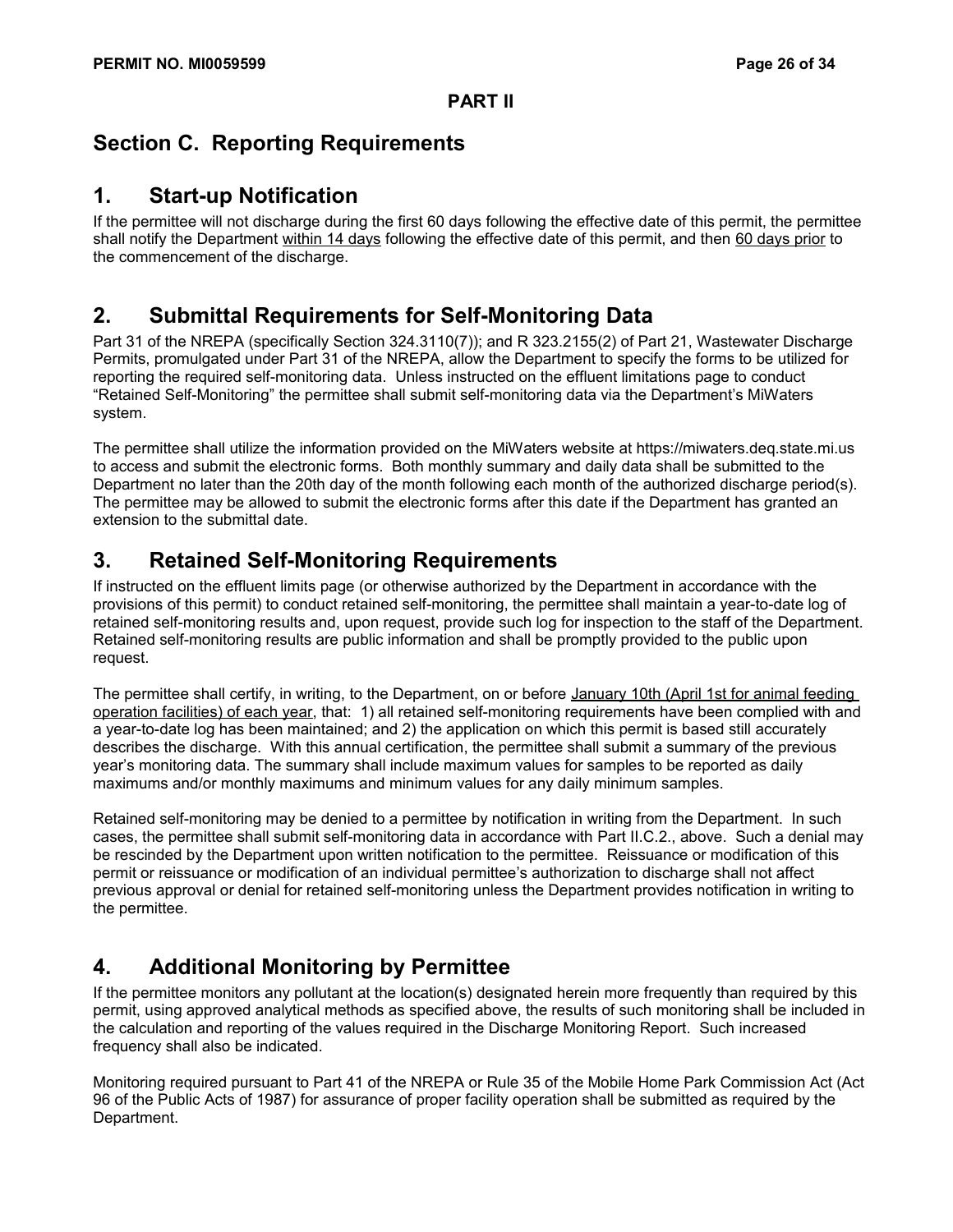# **Section C. Reporting Requirements**

### **5. Compliance Dates Notification**

Within 14 days of every compliance date specified in this permit, the permittee shall submit a *written* notification to the Department indicating whether or not the particular requirement was accomplished. If the requirement was not accomplished, the notification shall include an explanation of the failure to accomplish the requirement, actions taken or planned by the permittee to correct the situation, and an estimate of when the requirement will be accomplished. If a written report is required to be submitted by a specified date and the permittee accomplishes this, a separate written notification is not required.

# **6. Noncompliance Notification**

Compliance with all applicable requirements set forth in the Federal Act, Parts 31 and 41 of the NREPA, and related regulations and rules is required. All instances of noncompliance shall be reported as follows:

a. 24-Hour Reporting

Any noncompliance which may endanger health or the environment (including maximum and/or minimum daily concentration discharge limitation exceedances) shall be reported, verbally, within 24 hours from the time the permittee becomes aware of the noncompliance. A written submission shall also be provided within five (5) days.

b. Other Reporting

The permittee shall report, in writing, all other instances of noncompliance not described in a. above at the time monitoring reports are submitted; or, in the case of retained self-monitoring, within five (5) days from the time the permittee becomes aware of the noncompliance.

Written reporting shall include: 1) a description of the discharge and cause of noncompliance; and 2) the period of noncompliance, including exact dates and times, or, if not yet corrected, the anticipated time the noncompliance is expected to continue, and the steps taken to reduce, eliminate and prevent recurrence of the noncomplying discharge.

# **7. Spill Notification**

The permittee shall immediately report any release of any polluting material which occurs to the surface waters or groundwaters of the state, unless the permittee has determined that the release is not in excess of the threshold reporting quantities specified in the Part 5 Rules (R 324.2001 through R 324.2009 of the Michigan Administrative Code), by calling the Department at the number indicated on the second page of this permit (or, if this is a general permit, on the COC); or, if the notice is provided after regular working hours, call the Department's 24-hour Pollution Emergency Alerting System telephone number, 1-800-292-4706 (calls from **outof-state** dial 1-517-373-7660).

Within ten (10) days of the release, the permittee shall submit to the Department a full written explanation as to the cause of the release, the discovery of the release, response (clean-up and/or recovery) measures taken, and preventative measures taken or a schedule for completion of measures to be taken to prevent reoccurrence of similar releases.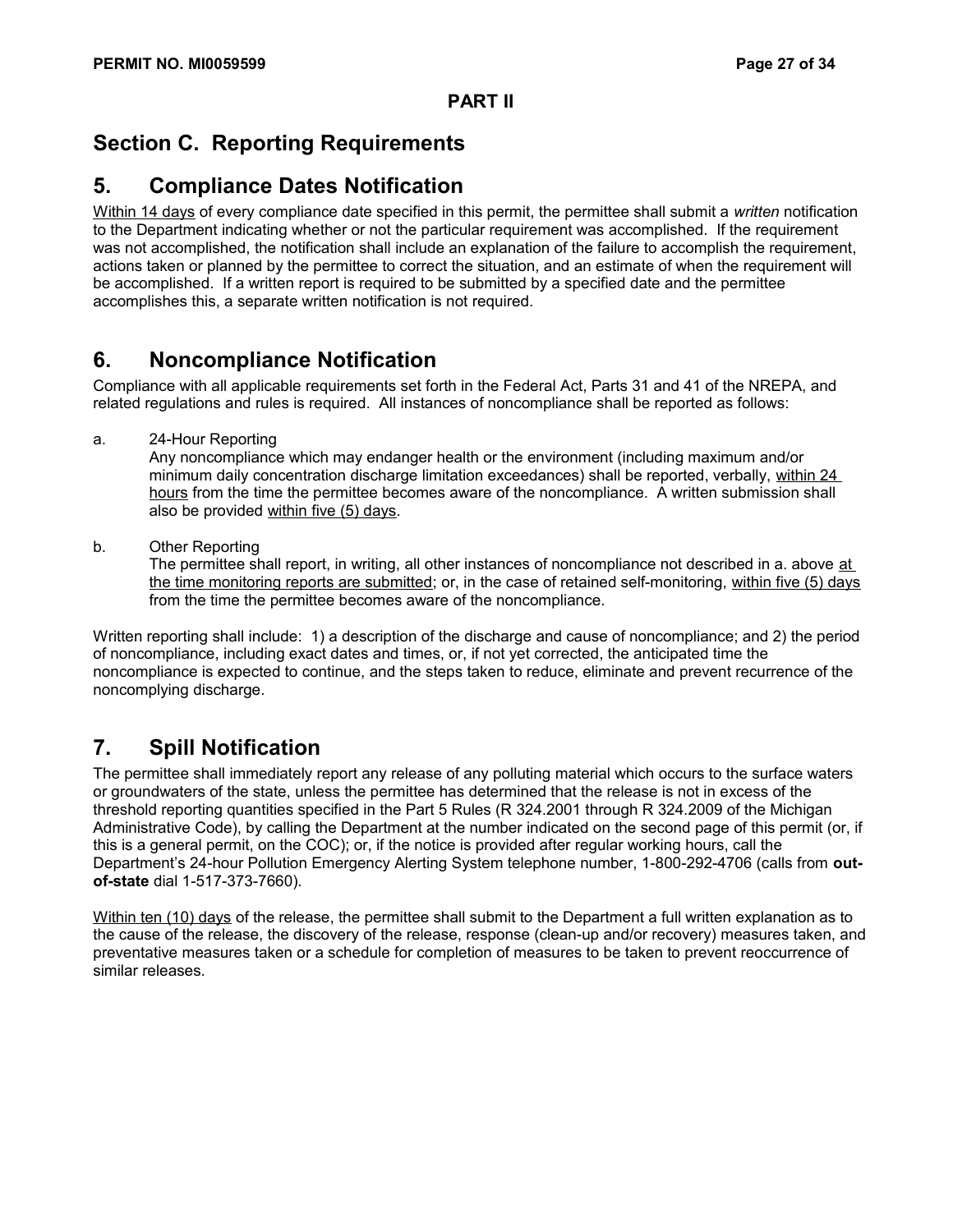# **Section C. Reporting Requirements**

### **8. Upset Noncompliance Notification**

If a process "upset" (defined as an exceptional incident in which there is unintentional and temporary noncompliance with technology based permit effluent limitations because of factors beyond the reasonable control of the permittee) has occurred, the permittee who wishes to establish the affirmative defense of upset, shall notify the Department by telephone within 24 hours of becoming aware of such conditions; and within five (5) days, provide in writing, the following information:

- a. that an upset occurred and that the permittee can identify the specific cause(s) of the upset;
- b. that the permitted wastewater treatment facility was, at the time, being properly operated and maintained (note that an upset does not include noncompliance to the extent caused by operational error, improperly designed treatment facilities, inadequate treatment facilities, lack of preventive maintenance, or careless or improper operation); and
- c. that the permittee has specified and taken action on all responsible steps to minimize or correct any adverse impact in the environment resulting from noncompliance with this permit.

No determination made during administrative review of claims that noncompliance was caused by upset, and before an action for noncompliance, is final administrative action subject to judicial review.

In any enforcement proceedings, the permittee, seeking to establish the occurrence of an upset, has the burden of proof.

# **9. Bypass Prohibition and Notification**

a. Bypass Prohibition

Bypass is prohibited, and the Department may take an enforcement action, unless:

1) bypass was unavoidable to prevent loss of life, personal injury, or severe property damage;

2) there were no feasible alternatives to the bypass, such as the use of auxiliary treatment facilities, retention of untreated wastes, or maintenance during normal periods of equipment downtime. This condition is not satisfied if adequate backup equipment should have been installed in the exercise of reasonable engineering judgment to prevent a bypass; and

- 3) the permittee submitted notices as required under 9.b. or 9.c. below.
- b. Notice of Anticipated Bypass

If the permittee knows in advance of the need for a bypass, it shall submit prior notice to the Department, if possible at least ten (10) days before the date of the bypass, and provide information about the anticipated bypass as required by the Department. The Department may approve an anticipated bypass, after considering its adverse effects, if it will meet the three (3) conditions listed in 9.a. above.

c. Notice of Unanticipated Bypass

The permittee shall submit notice to the Department of an unanticipated bypass by calling the Department at the number indicated on the second page of this permit (if the notice is provided after regular working hours, use the following number: 1-800-292-4706) as soon as possible, but no later than 24 hours from the time the permittee becomes aware of the circumstances.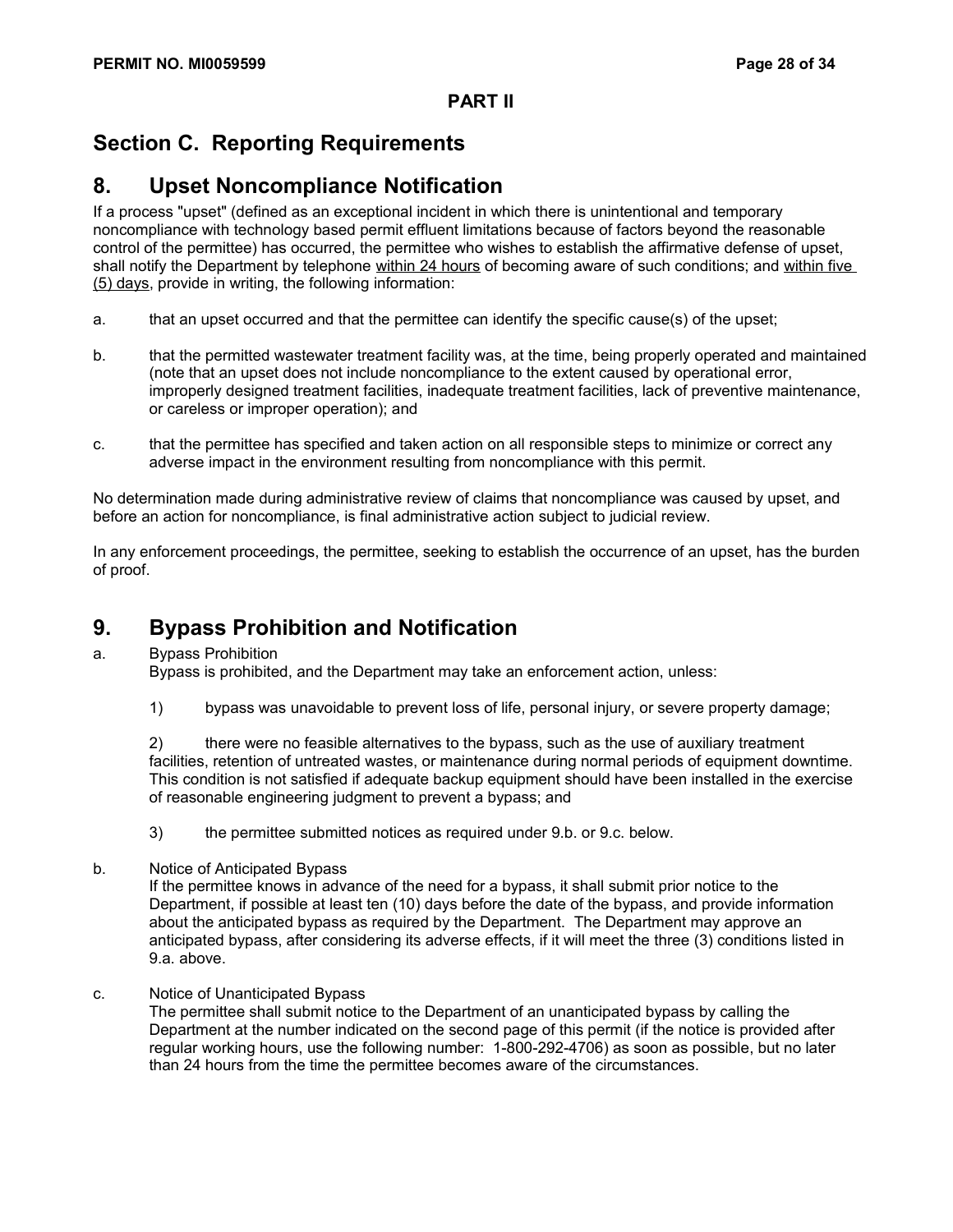# **Section C. Reporting Requirements**

d. Written Report of Bypass

A written submission shall be provided within five (5) working days of commencing any bypass to the Department, and at additional times as directed by the Department. The written submission shall contain a description of the bypass and its cause; the period of bypass, including exact dates and times, and if the bypass has not been corrected, the anticipated time it is expected to continue; steps taken or planned to reduce, eliminate, and prevent reoccurrence of the bypass; and other information as required by the Department.

- e. Bypass Not Exceeding Limitations The permittee may allow any bypass to occur which does not cause effluent limitations to be exceeded, but only if it also is for essential maintenance to ensure efficient operation. These bypasses are not subject to the provisions of 9.a., 9.b., 9.c., and 9.d., above. This provision does not relieve the permittee of any notification responsibilities under Part II.C.11. of this permit.
- f. Definitions
	- 1) Bypass means the intentional diversion of waste streams from any portion of a treatment facility.

2) Severe property damage means substantial physical damage to property, damage to the treatment facilities which causes them to become inoperable, or substantial and permanent loss of natural resources which can reasonably be expected to occur in the absence of a bypass. Severe property damage does not mean economic loss caused by delays in production.

### **10. Bioaccumulative Chemicals of Concern (BCC)**

Consistent with the requirements of R 323.1098 and R 323.1215 of the Michigan Administrative Code, the permittee is prohibited from undertaking any action that would result in a lowering of water quality from an increased loading of a BCC unless an increased use request and antidegradation demonstration have been submitted and approved by the Department.

# **11. Notification of Changes in Discharge**

The permittee shall notify the Department, in writing, as soon as possible but no later than 10 days of knowing, or having reason to believe, that any activity or change has occurred or will occur which would result in the discharge of: 1) detectable levels of chemicals on the current Michigan Critical Materials Register, priority pollutants or hazardous substances set forth in 40 CFR 122.21, Appendix D, or the Pollutants of Initial Focus in the Great Lakes Water Quality Initiative specified in 40 CFR 132.6, Table 6, which were not acknowledged in the application or listed in the application at less than detectable levels; 2) detectable levels of any other chemical not listed in the application or listed at less than detection, for which the application specifically requested information; or 3) any chemical at levels greater than five times the average level reported in the complete application (see the first page of this permit, for the date(s) the complete application was submitted). Any other monitoring results obtained as a requirement of this permit shall be reported in accordance with the compliance schedules.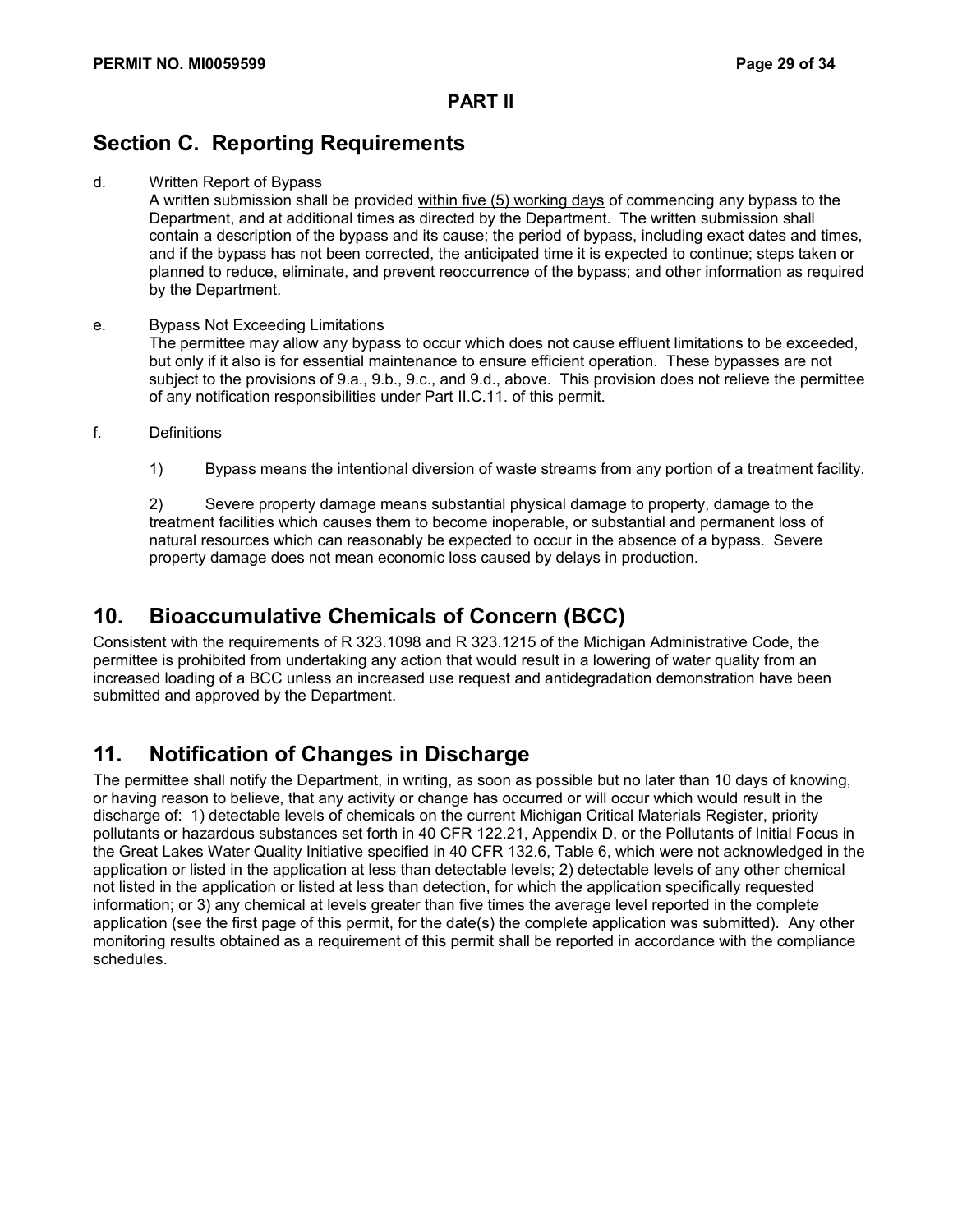# **Section C. Reporting Requirements**

## **12. Changes in Facility Operations**

Any anticipated action or activity, including but not limited to facility expansion, production increases, or process modification, which will result in new or increased loadings of pollutants to the receiving waters must be reported to the Department by a) submission of an increased use request (application) and all information required under R 323.1098 (Antidegradation) of the Water Quality Standards or b) by notice if the following conditions are met: 1) the action or activity will not result in a change in the types of wastewater discharged or result in a greater quantity of wastewater than currently authorized by this permit; 2) the action or activity will not result in violations of the effluent limitations specified in this permit; 3) the action or activity is not prohibited by the requirements of Part II.C.10.; and 4) the action or activity will not require notification pursuant to Part II.C.11. Following such notice, the permit or, if applicable, the facility's COC may be modified according to applicable laws and rules to specify and limit any pollutant not previously limited.

# **13. Transfer of Ownership or Control**

In the event of any change in control or ownership of facilities from which the authorized discharge emanates, the permittee shall submit to the Department 30 days prior to the actual transfer of ownership or control a written agreement between the current permittee and the new permittee containing: 1) the legal name and address of the new owner; 2) a specific date for the effective transfer of permit responsibility, coverage and liability; and 3) a certification of the continuity of or any changes in operations, wastewater discharge, or wastewater treatment.

If the new permittee is proposing changes in operations, wastewater discharge, or wastewater treatment, the Department may propose modification of this permit in accordance with applicable laws and rules.

# **14. Operations and Maintenance Manual**

For wastewater treatment facilities that serve the public (and are thus subject to Part 41 of the NREPA), Section 4104 of Part 41 and associated Rule 2957 of the Michigan Administrative Code allow the Department to require an Operations and Maintenance (O&M) Manual from the facility. An up-to-date copy of the O&M Manual shall be kept at the facility and shall be provided to the Department upon request. The Department may review the O&M Manual in whole or in part at its discretion and require modifications to it if portions are determined to be inadequate.

At a minimum, the O&M Manual shall include the following information: permit standards; descriptions and operation information for all equipment; staffing information; laboratory requirements; record keeping requirements; a maintenance plan for equipment; an emergency operating plan; safety program information; and copies of all pertinent forms, as-built plans, and manufacturer's manuals.

Certification of the existence and accuracy of the O&M Manual shall be submitted to the Department at least sixty days prior to start-up of a new wastewater treatment facility. Recertification shall be submitted sixty days prior to start-up of any substantial improvements or modifications made to an existing wastewater treatment facility.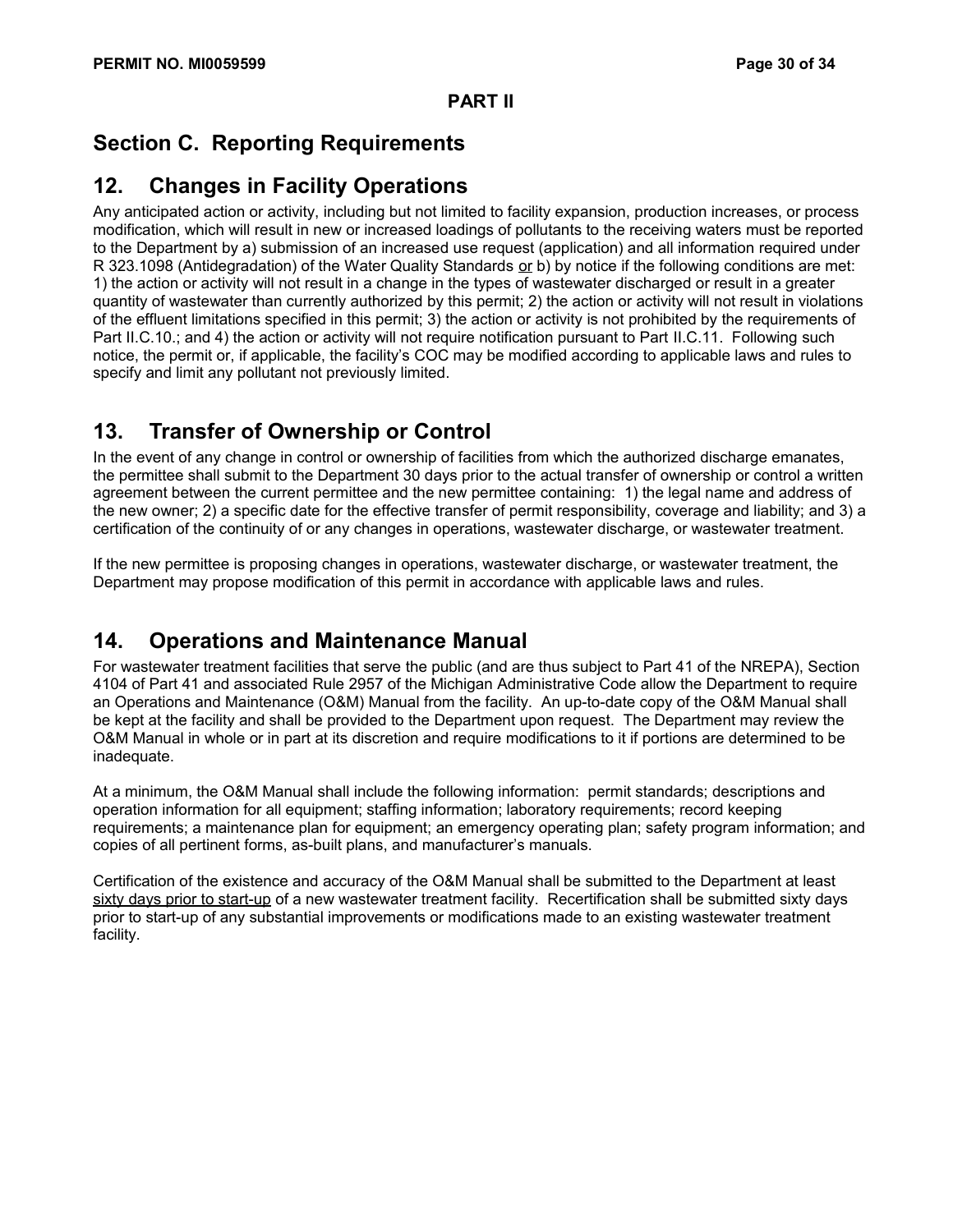# **Section C. Reporting Requirements**

### **15. Signatory Requirements**

All applications, reports, or information submitted to the Department in accordance with the conditions of this permit and that require a signature shall be signed and certified as described in the Federal Act and the NREPA.

The Federal Act provides that any person who knowingly makes any false statement, representation, or certification in any record or other document submitted or required to be maintained under this permit, including monitoring reports or reports of compliance or noncompliance, shall, upon conviction, be punished by a fine of not more than \$10,000 per violation, or by imprisonment for not more than 6 months per violation, or by both.

The NREPA (Section 3115(2)) provides that a person who at the time of the violation knew or should have known that he or she discharged a substance contrary to this part, or contrary to a permit, COC, or order issued or rule promulgated under this part, or who intentionally makes a false statement, representation, or certification in an application for or form pertaining to a permit or COC or in a notice or report required by the terms and conditions of an issued permit or COC, or who intentionally renders inaccurate a monitoring device or record required to be maintained by the Department, is guilty of a felony and shall be fined not less than \$2,500.00 or more than \$25,000.00 for each violation. The court may impose an additional fine of not more than \$25,000.00 for each day during which the unlawful discharge occurred. If the conviction is for a violation committed after a first conviction of the person under this subsection, the court shall impose a fine of not less than \$25,000.00 per day and not more than \$50,000.00 per day of violation. Upon conviction, in addition to a fine, the court in its discretion may sentence the defendant to imprisonment for not more than 2 years or impose probation upon a person for a violation of this part. With the exception of the issuance of criminal complaints, issuance of warrants, and the holding of an arraignment, the circuit court for the county in which the violation occurred has exclusive jurisdiction. However, the person shall not be subject to the penalties of this subsection if the discharge of the effluent is in conformance with and obedient to a rule, order, permit, or COC of the Department. In addition to a fine, the attorney general may file a civil suit in a court of competent jurisdiction to recover the full value of the injuries done to the natural resources of the state and the costs of surveillance and enforcement by the state resulting from the violation.

# **16. Electronic Reporting**

Upon notice by the Department that electronic reporting tools are available for specific reports or notifications, the permittee shall submit electronically all such reports or notifications as required by this permit.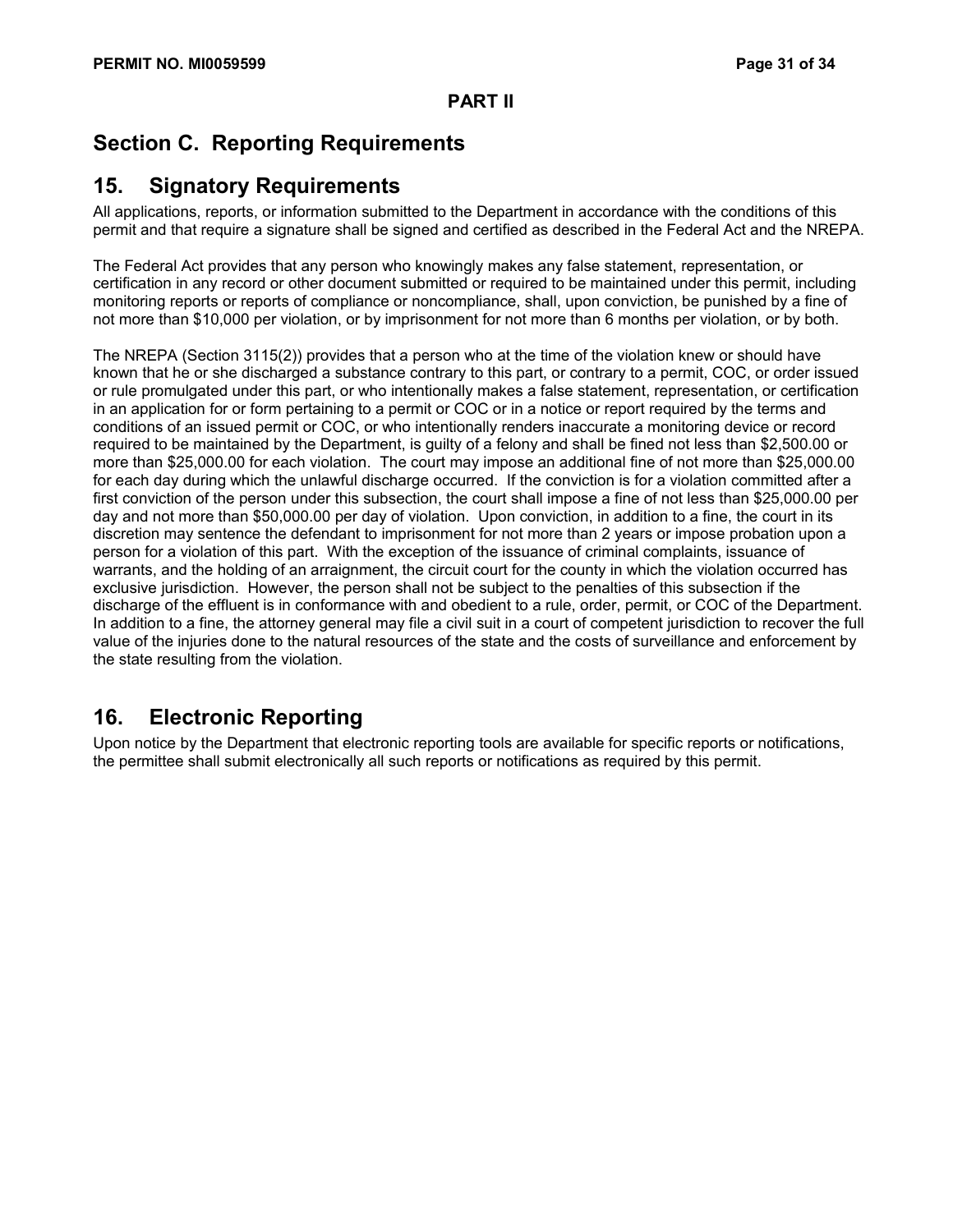# **Section D. Management Responsibilities**

# **1. Duty to Comply**

All discharges authorized herein shall be consistent with the terms and conditions of this permit. The discharge of any pollutant identified in this permit, more frequently than, or at a level in excess of, that authorized, shall constitute a violation of the permit.

It is the duty of the permittee to comply with all the terms and conditions of this permit. Any noncompliance with the Effluent Limitations, Special Conditions, or terms of this permit constitutes a violation of the NREPA and/or the Federal Act and constitutes grounds for enforcement action; for permit or Certificate of Coverage (COC) termination, revocation and reissuance, or modification; or denial of an application for permit or COC renewal.

It shall not be a defense for a permittee in an enforcement action that it would have been necessary to halt or reduce the permitted activity in order to maintain compliance with the conditions of this permit.

# **2. Operator Certification**

The permittee shall have the waste treatment facilities under direct supervision of an operator certified at the appropriate level for the facility certification by the Department, as required by Sections 3110 and 4104 of the NREPA. Permittees authorized to discharge storm water shall have the storm water treatment and/or control measures under direct supervision of a storm water operator certified by the Department, as required by Section 3110 of the NREPA.

# **3. Facilities Operation**

The permittee shall, at all times, properly operate and maintain all treatment or control facilities or systems installed or used by the permittee to achieve compliance with the terms and conditions of this permit. Proper operation and maintenance includes adequate laboratory controls and appropriate quality assurance procedures.

# **4. Power Failures**

In order to maintain compliance with the effluent limitations of this permit and prevent unauthorized discharges, the permittee shall either:

- a. provide an alternative power source sufficient to operate facilities utilized by the permittee to maintain compliance with the effluent limitations and conditions of this permit; or
- b. upon the reduction, loss, or failure of one or more of the primary sources of power to facilities utilized by the permittee to maintain compliance with the effluent limitations and conditions of this permit, the permittee shall halt, reduce or otherwise control production and/or all discharge in order to maintain compliance with the effluent limitations and conditions of this permit.

# **5. Adverse Impact**

The permittee shall take all reasonable steps to minimize or prevent any adverse impact to the surface waters or groundwaters of the state resulting from noncompliance with any effluent limitation specified in this permit including, but not limited to, such accelerated or additional monitoring as necessary to determine the nature and impact of the discharge in noncompliance.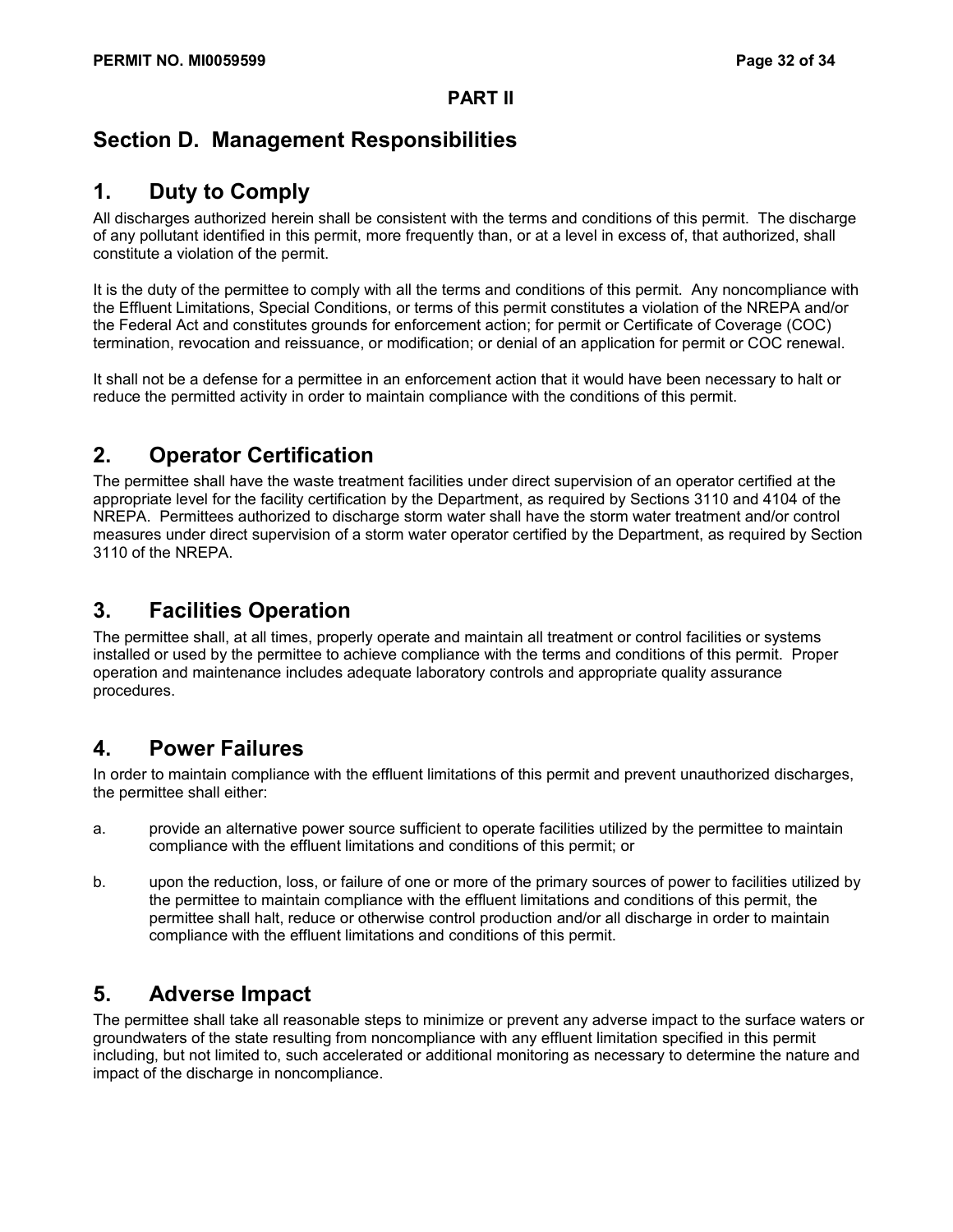# **Section D. Management Responsibilities**

# **6. Containment Facilities**

The permittee shall provide facilities for containment of any accidental losses of polluting materials in accordance with the requirements of the Part 5 Rules (R 324.2001 through R 324.2009 of the Michigan Administrative Code). For a Publicly Owned Treatment Work (POTW), these facilities shall be approved under Part 41 of the NREPA.

# **7. Waste Treatment Residues**

Residuals (i.e. solids, sludges, biosolids, filter backwash, scrubber water, ash, grit, or other pollutants or wastes) removed from or resulting from treatment or control of wastewaters, including those that are generated during treatment or left over after treatment or control has ceased, shall be disposed of in an environmentally compatible manner and according to applicable laws and rules. These laws may include, but are not limited to, the NREPA, Part 31 for protection of water resources, Part 55 for air pollution control, Part 111 for hazardous waste management, Part 115 for solid waste management, Part 121 for liquid industrial wastes, Part 301 for protection of inland lakes and streams, and Part 303 for wetlands protection. Such disposal shall not result in any unlawful pollution of the air, surface waters or groundwaters of the state.

# **8. Right of Entry**

The permittee shall allow the Department, any agent appointed by the Department, or the Regional Administrator, upon the presentation of credentials and, for animal feeding operation facilities, following appropriate biosecurity protocols:

- a. to enter upon the permittee's premises where an effluent source is located or any place in which records are required to be kept under the terms and conditions of this permit; and
- b. at reasonable times to have access to and copy any records required to be kept under the terms and conditions of this permit; to inspect process facilities, treatment works, monitoring methods and equipment regulated or required under this permit; and to sample any discharge of pollutants.

# **9. Availability of Reports**

Except for data determined to be confidential under Section 308 of the Federal Act and Rule 2128 (R 323.2128 of the Michigan Administrative Code), all reports prepared in accordance with the terms of this permit, shall be available for public inspection at the offices of the Department and the Regional Administrator. As required by the Federal Act, effluent data shall not be considered confidential. Knowingly making any false statement on any such report may result in the imposition of criminal penalties as provided for in Section 309 of the Federal Act and Sections 3112, 3115, 4106 and 4110 of the NREPA.

# **10. Duty to Provide Information**

The permittee shall furnish to the Department, within a reasonable time, any information which the Department may request to determine whether cause exists for modifying, revoking and reissuing, or terminating this permit or the facility's COC, or to determine compliance with this permit. The permittee shall also furnish to the Department, upon request, copies of records required to be kept by this permit.

Where the permittee becomes aware that it failed to submit any relevant facts in a permit application, or submitted incorrect information in a permit application or in any report to the Department, it shall promptly submit such facts or information.